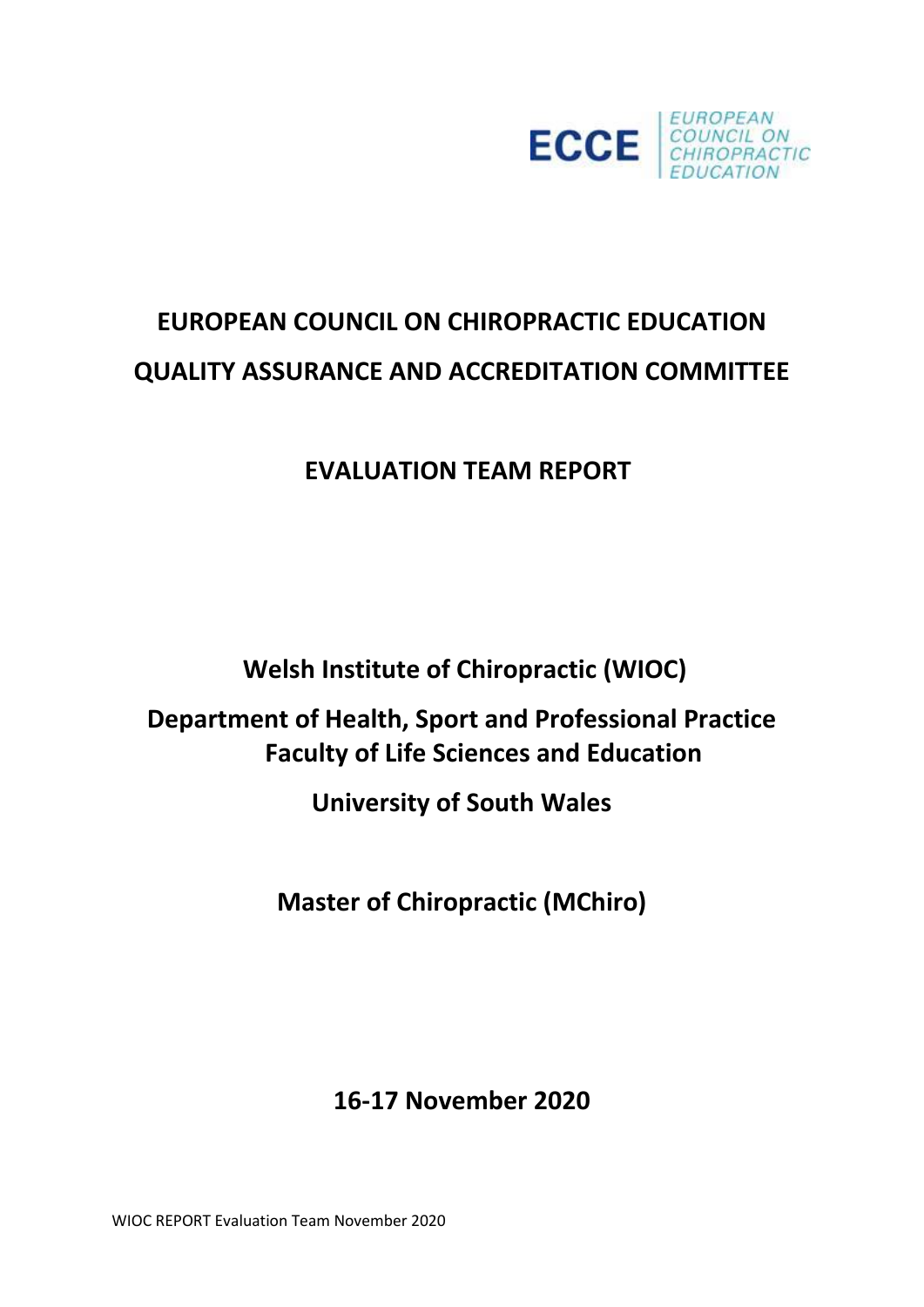### **TABLE OF CONTENTS**

| $\mathbf{1}$ . |                                             |    |  |  |
|----------------|---------------------------------------------|----|--|--|
| 2.             |                                             |    |  |  |
| 3.             |                                             |    |  |  |
| 4.             |                                             |    |  |  |
| 4.1            | AIMS AND OBJECTIVES                         | 8  |  |  |
| 4.2            | EDUCATIONAL PROGRAMME                       | 11 |  |  |
| 4.3            | ASSESSMENT OF STUDENTS                      | 19 |  |  |
| 4.4            | <b>STUDENTS</b>                             | 20 |  |  |
| 4.5            | ACADEMIC AND CLINICAL FACULTY (STAFF)       | 23 |  |  |
| 4.6            | <b>EDUCATIONAL RESOURCES</b>                | 24 |  |  |
| 4.7            | RELATIONSHIP BETWEEN TEACHING AND RESEARCH. | 28 |  |  |
| 4.8            | PROGRAMME EVALUATION                        | 29 |  |  |
| 4.9            | <b>GOVERNANCE AND ADMINISTRATION</b>        | 32 |  |  |
| 4.10           | CONTINUOUS RENEWAL AND IMPROVEMENT          | 34 |  |  |
| 5.             |                                             |    |  |  |
| 5.1            | <b>SUMMARY</b>                              | 35 |  |  |
| 5.2            | COMMENDATIONS, RECOMMENDATIONS AND CONCERNS | 35 |  |  |
| 5.3            | <b>COMMENDATIONS</b>                        | 35 |  |  |
| 5.4            | <b>RECOMMENDATIONS</b>                      | 36 |  |  |
| 5.5            | <b>CONCERNS</b>                             | 36 |  |  |
| 5.6            | ACKNOWLEDGEMENTS                            | 36 |  |  |
|                |                                             |    |  |  |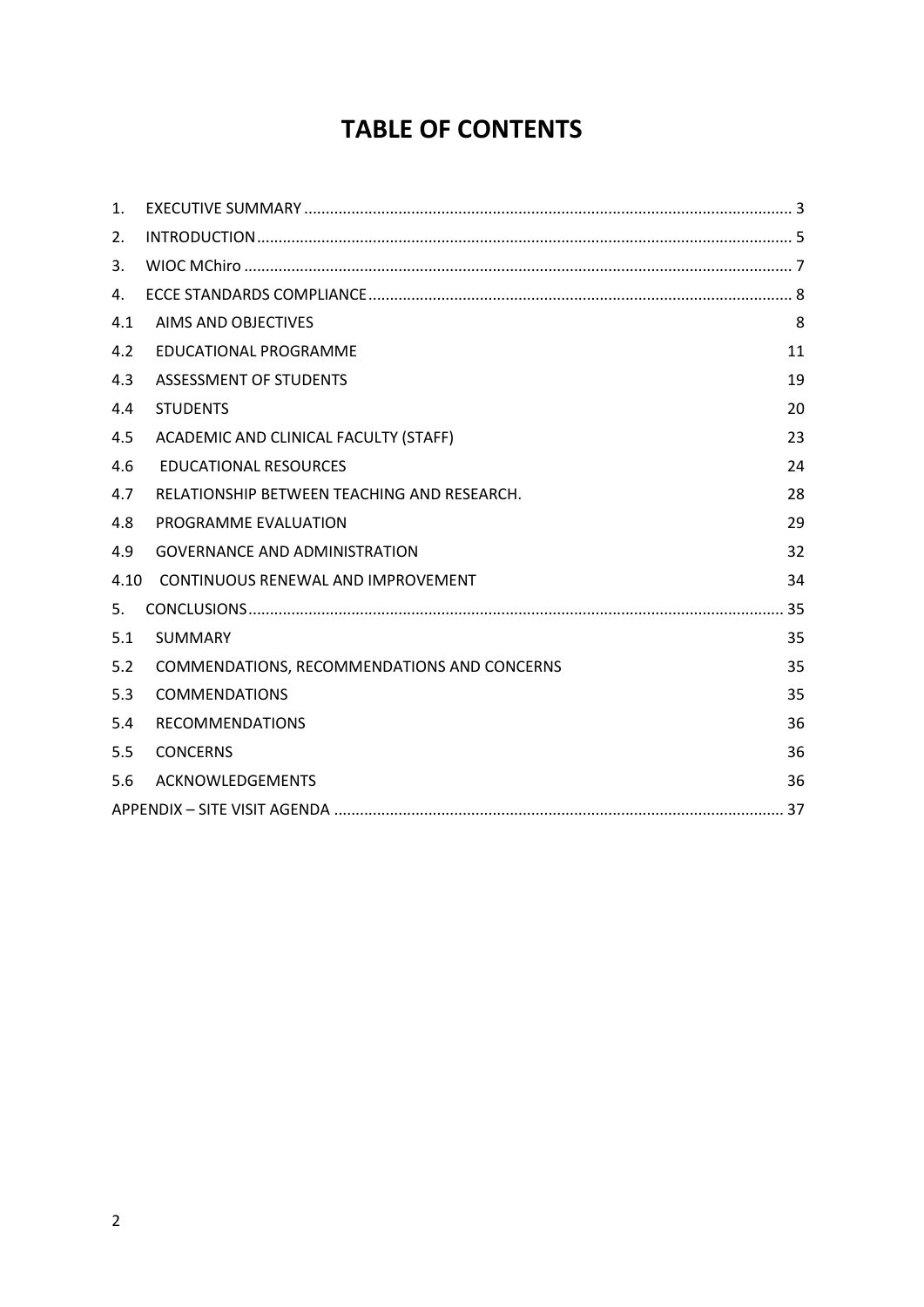#### <span id="page-2-0"></span>**1. EXECUTIVE SUMMARY**

- 1.1 The Welsh Institute of Chiropractic (WIOC) was originally established in 1997 within WIOC of Glamorgan. In 2013 WIOC of Glamorgan merged with WIOC of Wales Newport to form WIOC of South Wales.
- 1.2 WIOC offers the Master of Chiropractic (MChiro) degree programme as a first qualification. The MChiro was re-validated in 2018 which included the Foundation Year as a  $1 + 4$ programme.
- 1.3 Students may enter the Foundation Year 0 programme if they do not have the requisite entry qualifications. At present they have around 440 students on all five years of the programme.
- 1.4 WIOC submitted their Self-Study Report for reaccreditation with ECCE on 13 November 2019. The QAAC reviewed the document on 28 January 2020, and originally decided that the evaluation visit should take place between 16 and 17 March 2020. However due to COVID19 pandemic this was postponed to 16-17 November 2020 and changed to an online review.
- 1.5 This Evaluation Report (henceforth referred to as the Report) is the result of the work of the evaluation team and is based on the evidence provided before and during the online review of WOC between 16 and 17 November 2020. The Report addresses the compliance of WIOC with each of the ECCE Standards in the provision of chiropractic education and training.
- 1.6 The draft Report was sent to WIOC for factual verification on 26 November 2020, and the final version submitted to QAAC on 11 January 2021. The Chair invited WIOC to send representatives to the QAAC meeting on 10 February 2021 where a decision made on the reaccreditation of WIOC.
- 1.7 Members of the Evaluation Team extend their thanks to WIOC executive, teaching and professional support staff and students for the courtesy of making themselves available during the Online Evaluation Visit, and for conducting the meetings in an open and transparent manner.
- 1.8 The outcomes of this Report are as follows:

#### **Commendations:**

- The programme team should be commended for the manner in which they transitioned to accommodate the change of delivery during the COVID19 pandemic. [4.2.5]
- The requirement of new staff to complete the PGCert in Higher Education, and long-standing staff encouraged to apply for Fellowship of the HEA. [4.5.1]
- Evidence-based practice is integrated throughout the programme. [4.1.4]
- Innovative ways of using formative assessments in diagnostics to monitor student progress in real time. [4.3.2]
- The Foundation Programme is highly valued and prepares students effectively. [4.2.8]
- The strategic plans to upgrade facilities with a substantial investment in the development of new estate for both teaching and clinic. [4.4.10]
- The investment in educational resources which has resulted in the purchase of the Anatomage and Force Sensing Table Technology (FSTT). [4.6.3]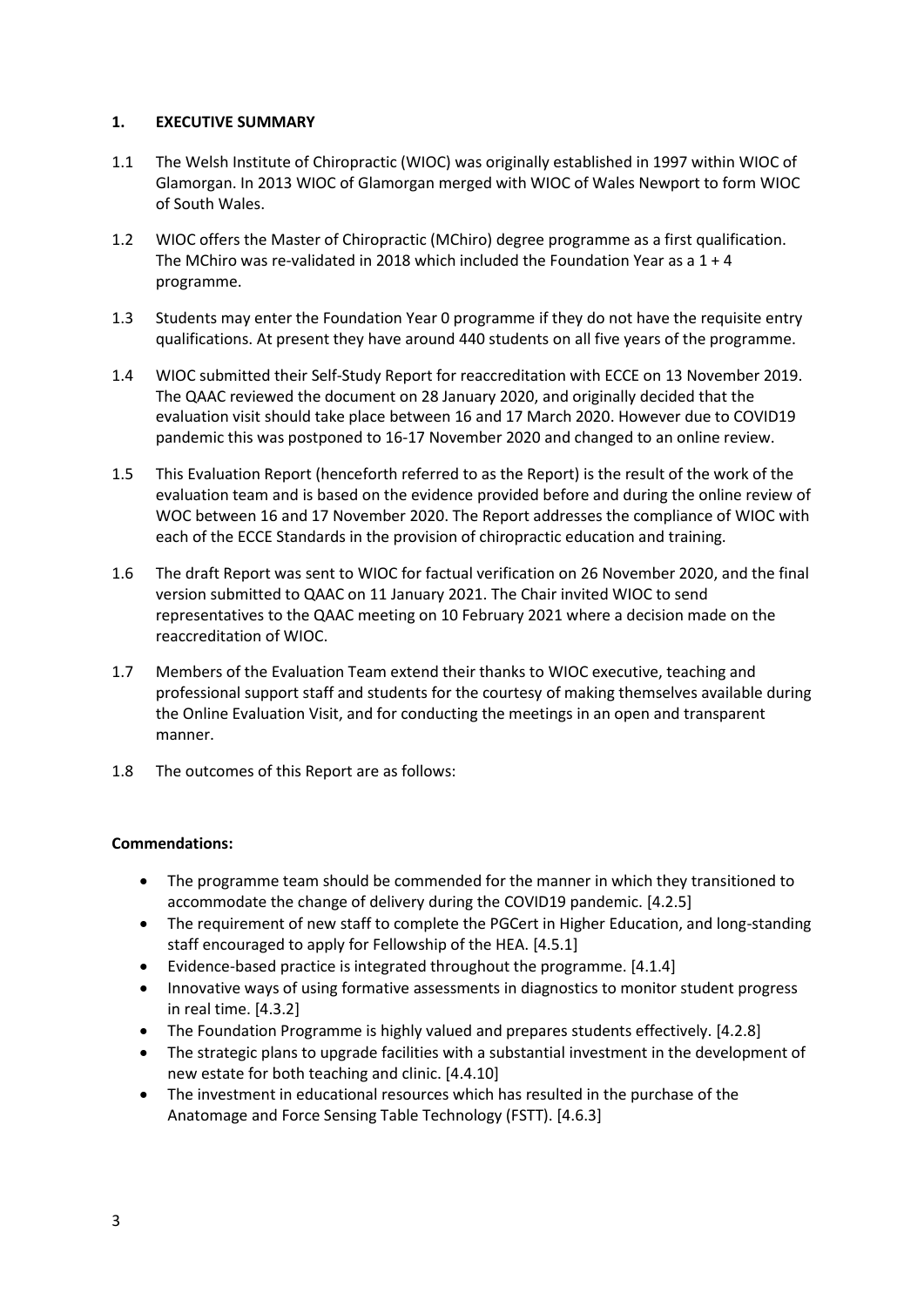#### **Recommendations:**

- Consider developing a research strategy to enhance the international reputation of the programme. [4.2.6]
- Encourage and support staff to obtain higher academic qualifications. [4.5.2]
- Case studies currently utilized in the 4th year (as a result of COVID19), should be considered for integration into the 3rd year of study [4.6.2]
- Review the availability of WIFI connections to ensure availability throughout campus. [4.6.3]
- Promote a wider range of chiropractic associations and bodies to facilitate knowledge for professional practice once qualified. [4.9.4]
- Consider the introduction of training in paediatric chiropractic management and treatment. [4.2.7]
- A formal mechanism should be developed to monitor the time frame for the return of feedback to students. [4.3.2]

#### **Concerns:**

• None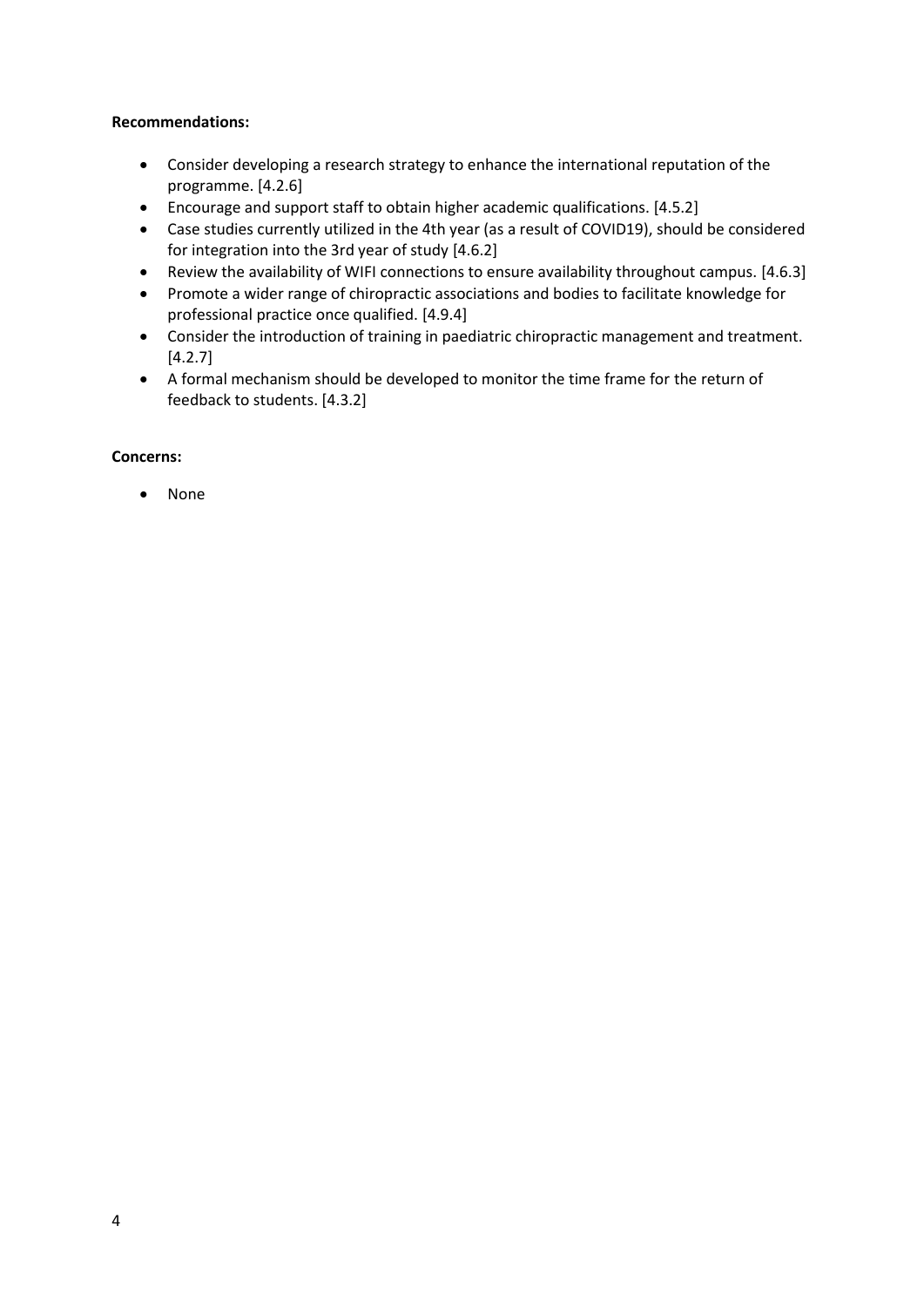#### <span id="page-4-0"></span>**2. INTRODUCTION**

- 2.1 The Welsh Institute of Chiropractic (WIOC) has been an accredited institution of the ECCE since 2002. WIOC has been reaccredited in 2010 and most recently in 2015. It is also accredited by the General Chiropractic Council for Great Britain.
- 2.2 At the last re-accreditation visit in February 2015, the ECCE evaluation team identified six **Commendations**, eight **Recommendations**, and no **Concerns.**

#### **Commendations:**

- *The admissions process that markets the course widely and recruits a broad spectrum of learners from the UK and internationally.*
- *The Foundation Programme which provides a stimulating introduction to chiropractic for returning learners and those not meeting the required standard in basic sciences.*
- *The dedication of hourly paid lecturers (HPLs) supporting the student clinic.*
- *Student involvement in clinic operation and management together with the ingenuity of the year 4 students coping with the increasing pressure on clinic space.*
- *The participation of students in all aspects of programme management that results in constructive responses from the Institute and WIOC to student concerns.*
- *The work of the Public Engagement Group (PEG) supporting the programme as critical friends.*

#### **Recommendations:**

- *Take advantages of the opportunities for inter-professional learning provided by the new faculty structure.*
- *WIOC should enhance the pedagogic training of HPLs and ensure that all HPLs are fully inducted into WIOC and the Institute.*
- *The student experience of clinic should be investigated to establish whether the time allocated is sufficient to enable all students to reach and exceed the standard of safe and competent chiropractor, especially with reference to the increase in cohort size.*
- *The pressures on a clinic built for smaller cohort sizes are such that the institute should investigate alternative scenarios for expanding the facility both on site and elsewhere.*
- *More academic staff should be encouraged to engage in research so that the existing links between research and teaching could be expanded.*
- *Greater opportunities for self-directed learning should be woven into the curriculum.*
- *The Institute in line with Department needs should embrace strategic planning for a period longer than the immediate future.*
- *The tired physical facilities in Prospect House and Innovation House need updating to the standards found elsewhere in the University.*

#### **Concerns:**

- *There were no concerns*
- 2.3 QAAC received the initial request for reaccreditation on 25 June 2019 this was followed up with an email confirmation on 1 July 2019. WIOC submitted their Self-Study Report on 13 November 2019 and the QAAC reviewed the document on 28 January 2020. QAAC agreed that an Evaluation Team be sent to WIOC to verify the submitted SSR and report back. The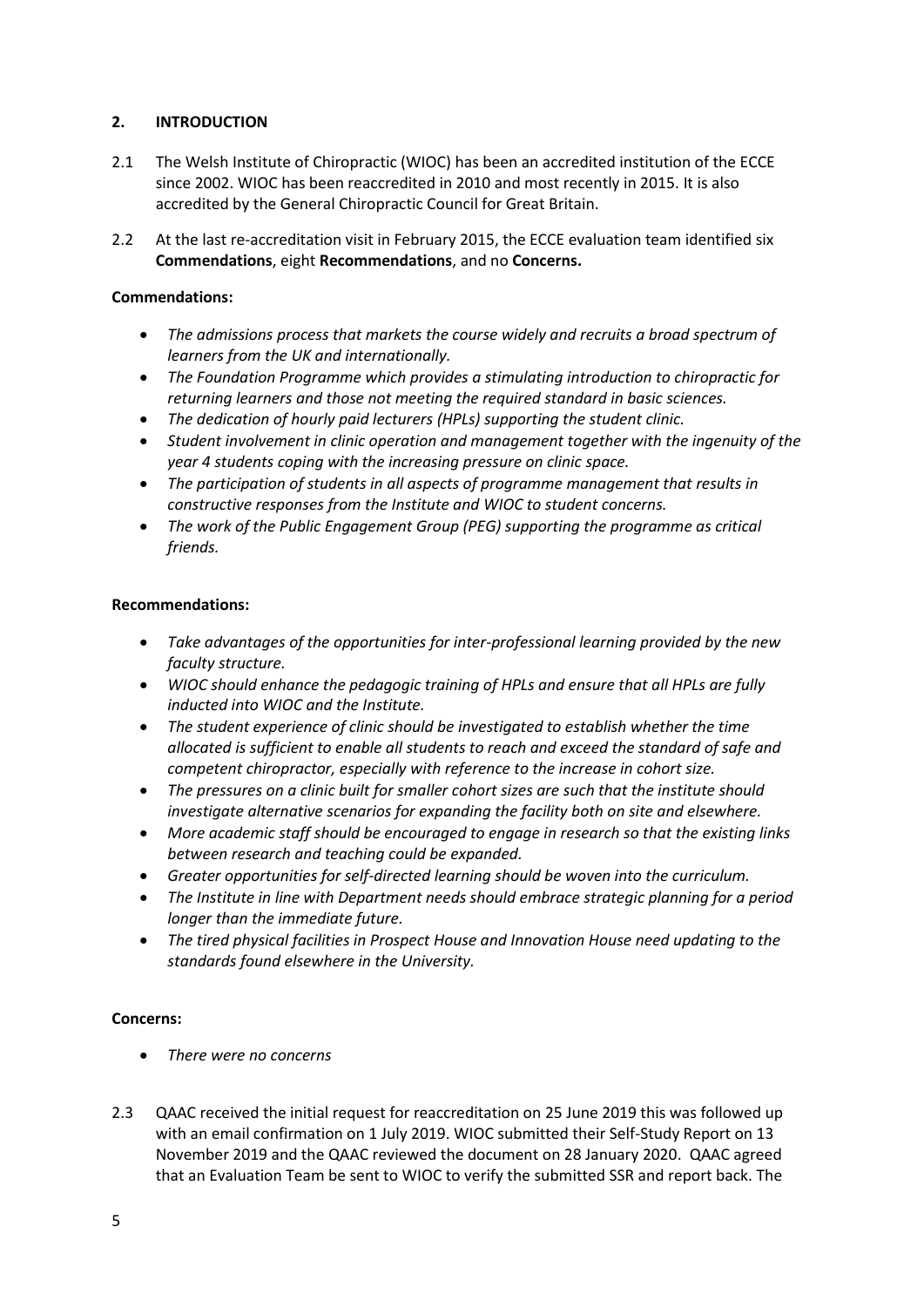initial evaluation was postponed by QAAC due to COVID travel restrictions, and a formal letter of assurance that ECCE accreditation would remain in place until the reaccreditation decision could be made was sent on 2 March 2020.

2.4 Members of the Evaluation Team were nominated by the ECCE Executive and each member received the SSR and written comments from QAAC related to the document prior to the visit. The members of the Evaluation Team were as follows:

**Chair – Christopher Yelverton** (Head of Department of Chiropractic, University of Johannesburg) **Evaluation Secretary – Philip Davies** (Senior Lecturer Bournemouth University) **Team Member – Jaap Swanenburg** (Senior Research Fellow, University of Zürich) **Student Member – Lucy Anderson** (Student, McTimoney College of Chiropractic)

- 2.5 All members of the team were disclosed to the Institute prior to the visit and no objection to any member was received. All members of the team signed confidentiality and conflict of interest statements before the on-site visit. No conflicts of interest by any of the members were declared. The members of the team received the SSR prior to the visit and were allocated specific sections of the report as their areas of responsibilities.
- 2.6 The on-site visit was scheduled for 16 and 17 March 2020. However because of the COVID19 Pandemic this was changed to 16 and 17 November 2020 and changed to an online review. A draft timetable was sent to WIOC on 30 September 2020, and the final schedule was agreed with WIOC on 5 October 2020. A copy of the schedule is appended to this Report (Appendix 1).
- 2.7 The purpose of the Evaluation Visit was to assess the compliance of the Institution with the ECCE Standards in Chiropractic Education and Training (hereafter referred to as the ECCE Standards, or Standards). An examination was made of the SSR and its supporting documents, interviews and oral evidence and other documentary evidence consulted during the on-site visit.
- 2.8 Members of the Team began their review on 15 November 2020 with a preliminary meeting prior to the online visit on 16 and 17 November 2020. The Report was compiled on an ongoing basis during the visit and time was set aside on the final day to complete the draft report and provide oral feedback to the Institution.
- 2.9 The draft report was finalised by the Secretary of the Evaluation Team and sent to Team members for comments. Based on these, the final draft Report was sent to WIOC for factual verification on 26 November 2020. The response was received from WIOC on 10 December 2020. The Secretary finalised the Report and this was submitted to the Chair of QAAC on 11 January 2021. The Chair of the Evaluation Team presented the Report to QAAC members on 10 February 2021.
- 2.10 The Report includes an Executive Summary, a description of WIOC and the findings of the Team regarding compliance of WIOC with the ECCE Standards. The Report ends with the Conclusions of the Team and any Commendations, Recommendations and/or Concerns the Team wishes to draw to the attention of the QAAC. The Evaluation Report was based on the ENQA Guidelines for external reviews of quality assurance agencies in the European Higher Education Area (www.enqa.eu).
- 2.11 Members of the Team were afforded every courtesy by WIOC and had full access to documentation and to staff and students. Members of the Evaluation Team and the ECCE extend their thanks and appreciation to WIOC.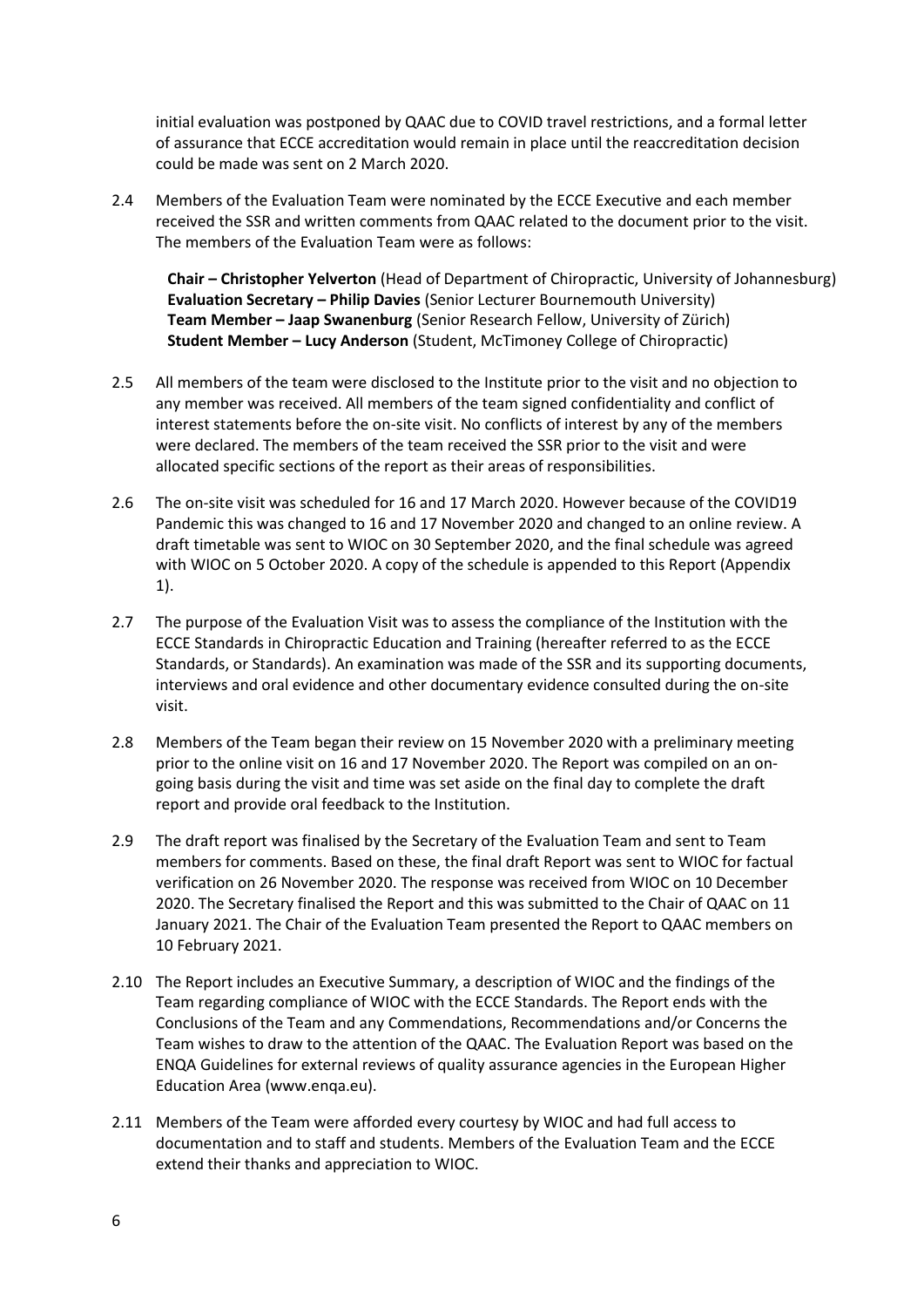#### <span id="page-6-0"></span>**3. WIOC MChiro**

WIOC delivers its chiropractic programme (MChiro) as a distinct subject area within the School of Health, Sport and Professional which is one of four Schools in the Faculty of Life Sciences and Education at WIOC, University of South Wales.

- 3.1 The following section details the findings of the Evaluation Team with regard to the compliance of WIOC with ECCE Standards in the provision of chiropractic education and training through the award of DC.
- 3.2 The colour coded system outlined below was used by the Evaluation Team to indicate the level of compliance with each standard:

Dark Green = Fully compliant/no risk.

(This is on track).

Light Green = Substantially compliant/low risk.

(Broadly on track with some areas which could be addressed).



Yellow = Partially compliant/medium risk.

(Some significant areas which could be detrimental if not addressed).



Red = does not comply/high risk.

(Serious concerns threaten this area; high risk in the organisation's overall performance).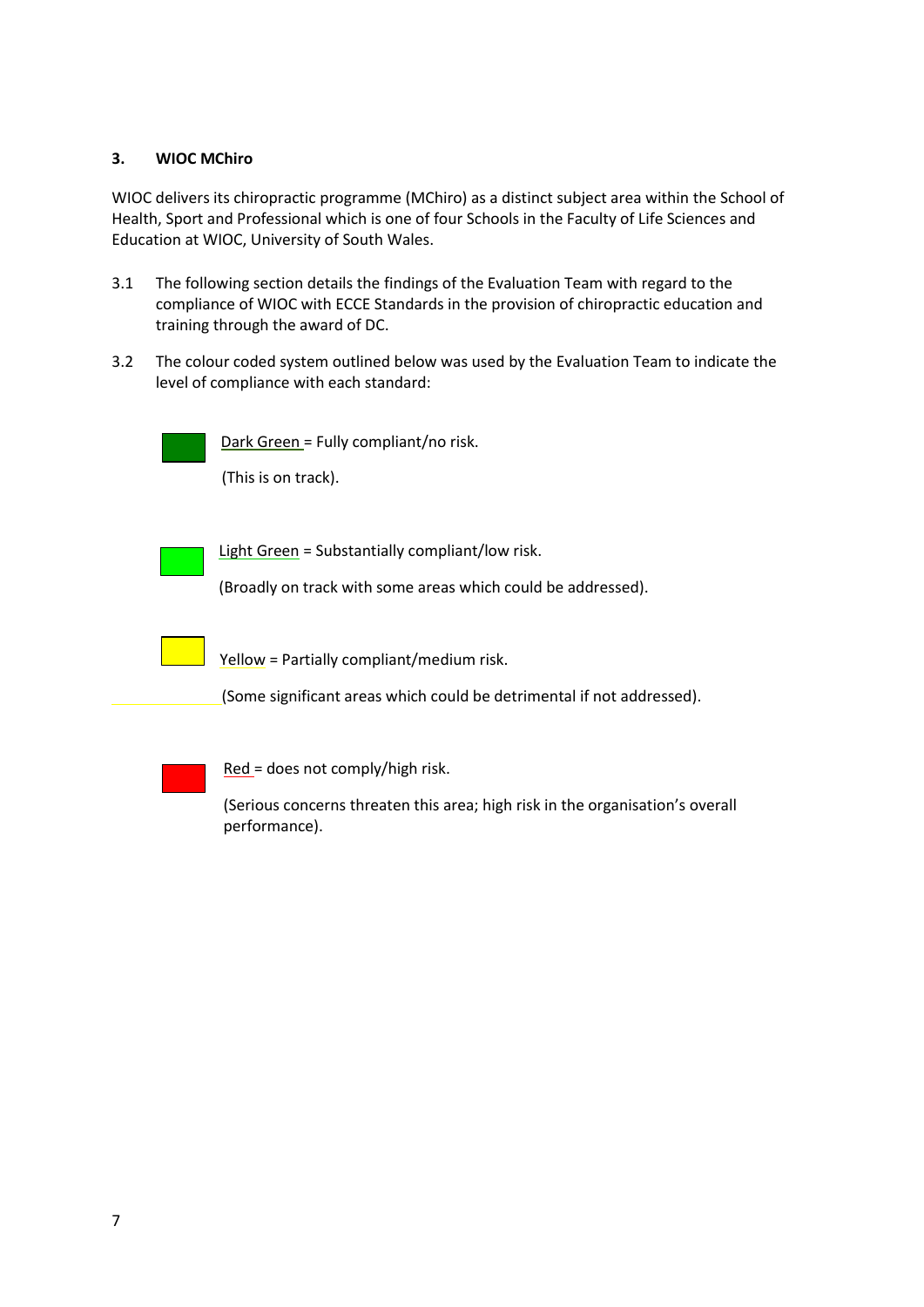#### <span id="page-7-0"></span>**4. ECCE STANDARDS COMPLIANCE**

#### <span id="page-7-1"></span>**4.1 AIMS AND OBJECTIVES**

#### **4.1.1 Statement of Aims and Objectives**

**The institution/programme must define the overall aims and objectives of the first qualification chiropractic programme and make them known to its stakeholders. The statements must describe the aims and objectives resulting in a chiropractor that is competent and safe to enter practice as a primary contact practitioner in the current healthcare environment, with the appropriate foundation for postgraduate education and training, and a commitment to, and capacity for, lifelong learning.**

#### 4.1.1a Description

The programme is offered by the Welsh Institute of Chiropractic (WIOC), within the University of South Wales. The purpose of the programme is clearly defined as:

- Develop and apply the knowledge and skills that form the basis of chiropractic.
- Develop and apply knowledge and skills of research and critical evaluation.
- Assess the health and health needs of patients.
- Provide care to improve patients' health and to address patients' health needs.
- Communicate effectively with patients and other healthcare practitioners.
- Understand the nature of being autonomous primary healthcare practitioners in relation to managing a practice and developing themselves throughout their working life through a process of continuing professional development.
- Understand the nature of professional responsibility and accountability as well as their duty to protect and promote the interests of their patients.

The promotion of patient care and safety is an important outcome, and the qualification complies with GCC requirements, allowing graduates to register as chiropractors with this body

#### 4.1.1b Analysis

There is a clear channel by which these are communicated (via the website, marketing material and communications with accrediting bodies), and there is evidence of feedback from agencies such as the GCC. The programme allows graduates to acquire the knowledge, skills, and understanding to be competent chiropractors.

The team finds that the overall aims and objectives of the programme are well defined and made known to its stakeholders and that these aims provide an appropriate foundation for life-long learning

#### 4.1.1c Conclusion

WIOC, University of South Wales, fully complies with Standard 1.1.

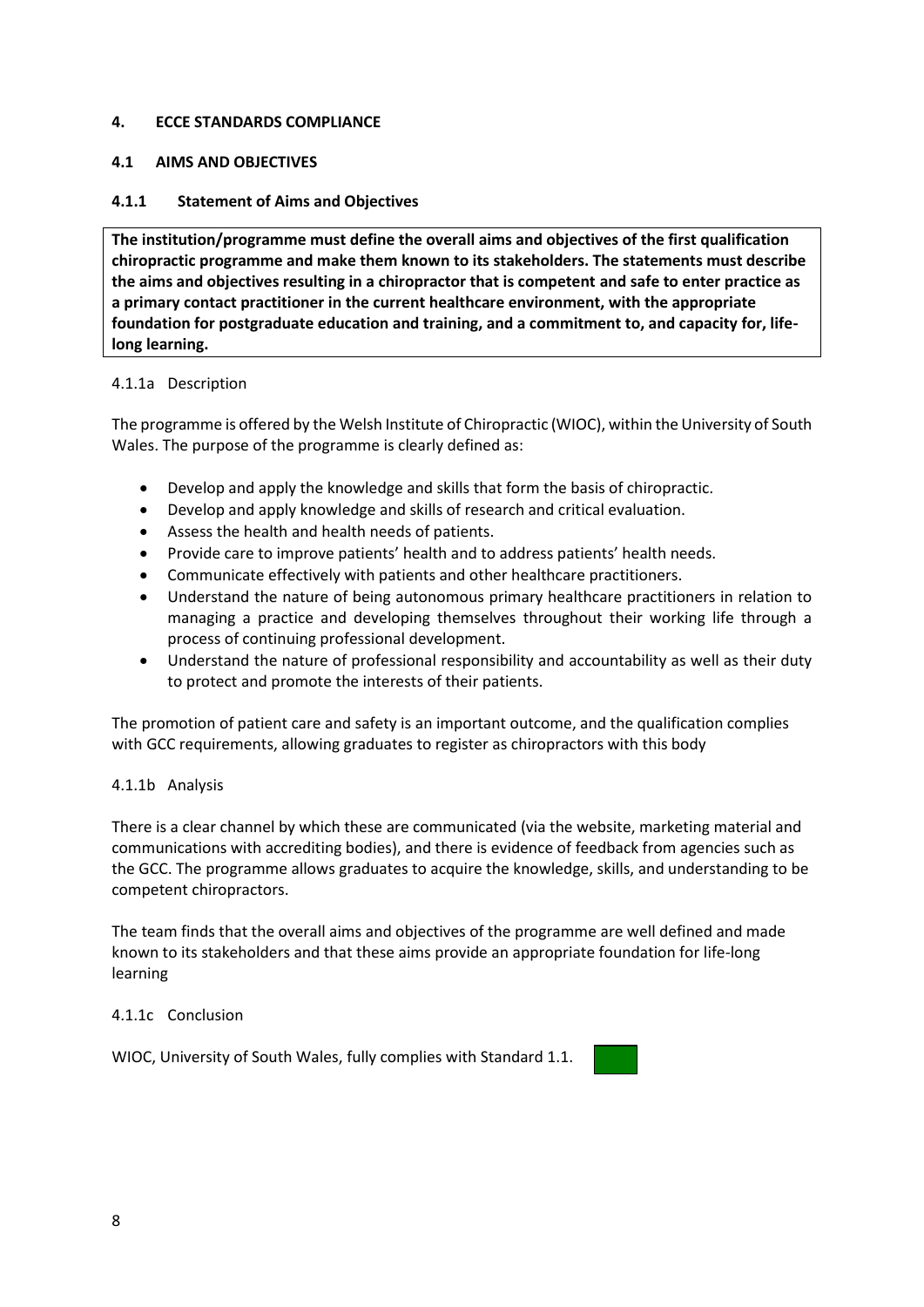#### **4.1.2 Participation in formulation of aims and objectives**

#### **The overall aims and objectives of the chiropractic programme must be defined by its principal stakeholders.**

#### 4.1.2aDescription

The institutional stakeholders are presented as:

- Chiropractic students
- Prospective chiropractic students
- The Dean of the Faculty of Life Sciences and Education
- Academic staff within the chiropractic subject area
- University/Faculty staff particularly those in the quality office and related health subject areas
- British Chiropractic Association (BCA)
- European Chiropractors' Union (ECU)
- Royal College of Chiropractors (RCC)
- European Academy of Chiropractic (EAC)
- General Chiropractic Council (GCC)
- European Council on Chiropractic Education (ECCE)
- World Federation of Chiropractic (WFC)
- Potential graduate employers
- External examiners and consultants
- Patients in the outpatient clinic (Public Patient Engagement Group)
- Local Business
- Local Health Care Professionals/University Health Boards/Partnerships

The Patient Engagement Group (PEG), is a good initiative and fosters direct public engagement and feedback systems are in place with various stakeholders.

#### 4.1.2b Analysis

There is a strong link with numerous and varied stakeholders that have input into the formulation of the aims and objectives. The institute is closely aligned to many of these stakeholders, with good communication channels for discussing the monitoring and reviewing of the aims and objectives as required. However, the direct association of these bodies is not clearly evident in terms of their contribution to the programme itself.

The team finds that the overall aims and objectives of the chiropractic programme are partially defined by its principal stakeholders.

#### 4.1.2c Conclusion

WIOC, University of South Wales, substantially complies with Standard 1.2.

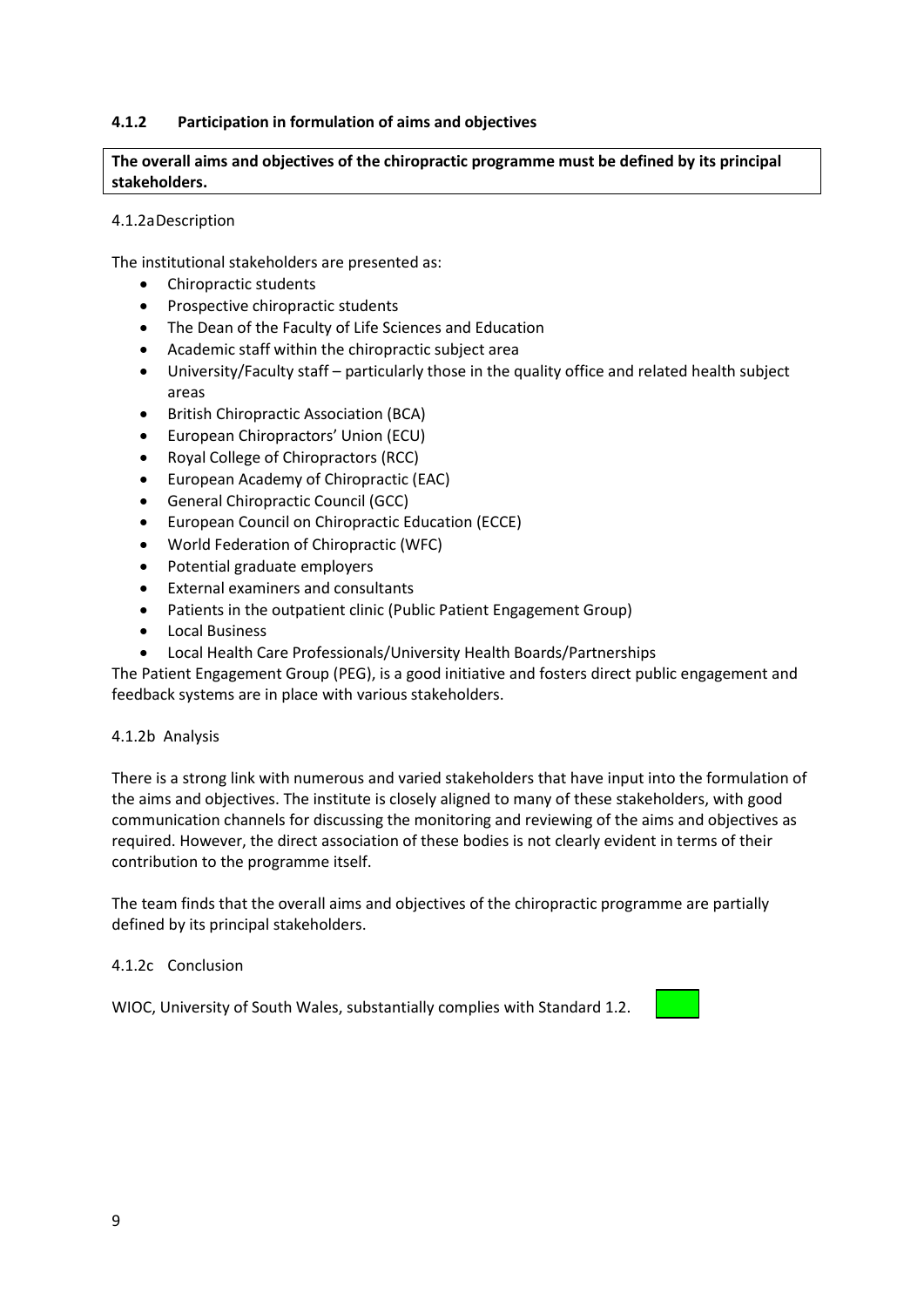#### **4.1.3 Academic autonomy**

#### **The institution/programme must have sufficient autonomy to design and develop the curriculum.**

#### 4.1.3a Description

The WIOC resides within the Faculty of Life Sciences and Education (FLSE), in USW and WIOC is (as with any programme residing in a higher education institution) obliged to comply with university requirements and processes. Within this framework, WIOC is fully responsible for the design and development of chiropractic curriculum. Resource development plans are formulated by the Faculty, and these dictate funding allocations.

The WIOC has an agreement to allow students from IMU to articulate into the 3<sup>rd</sup> year of study. This is factored into overall student numbers. Students that complete the course are awarded the USW qualification.

#### 4.1.3b Analysis

Within the University structure, WIOC retains sufficient autonomy to allow for design, development and management of the programme. Modules outside of the department are monitored by the department. The only module it appears is not aligned to the outcomes of the programme (as a chiropractor), is the Foundation Chemistry that is offered by the relevant department as part of other qualifications that require chemistry. The modules level of presentation and relevance of doing practical chemistry (such as titrations etc that are not a required skill for a chiropractor), could be considered in terms of a focused module for chiropractic students.

The team finds that WIOC has sufficient autonomy to design and develop the curriculum.

#### 4.1.3c Conclusion

WIOC, University of South Wales, fully complies with Standard 1.3.

### **4.1.4 Educational outcome**

**The institution/programme must define the competencies (exit outcomes) that students will exhibit on graduation in relation to their subsequent training and future roles in the profession and the wider healthcare system.** 

#### 4.1.4a Description

The broad programme outcomes are:

- Develop and apply the knowledge and skills that form the basis of chiropractic
- Develop and apply knowledge and skills of research and evaluation
- Assess the health and health needs of patients
- Provide care to improve patients' health and to address patients' health needs
- Communicate effectively with patients and other healthcare practitioner
- Understand the nature of being autonomous primary care practitioners and their consequent duties in relation to managing a practice and developing themselves throughout their working life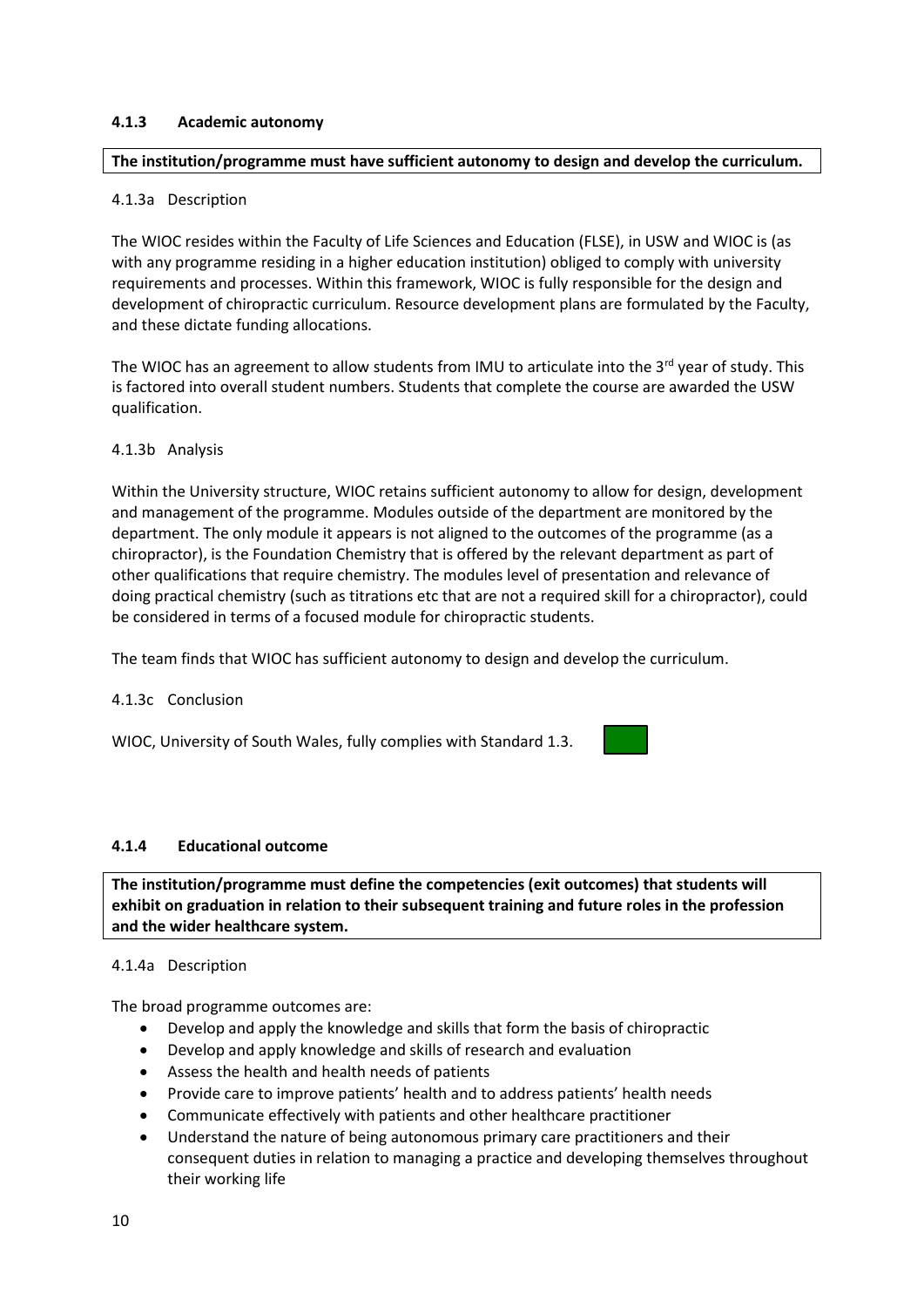• Understand the nature of professional accountability and their duty to protect and promote the interests of their patients.

These are further subdivided into specific outcomes. There is both vertical and horizontal integration of modules within the programme. Specific knowledge, understanding, skills and attitudes are specified for graduate chiropractic competencies.

#### 4.1.4b Analysis

The educational outcomes are extensively presented and applied and are aligned to ECCE requirements and stakeholder requirements such as the GCC. The outcomes allow for graduates to effectively transition into their roles within the healthcare system as evidence-based practitioners.

The team conclude that WIOC has defined the competencies (exit outcomes) that students need to demonstrate in their future role in the profession and the wider healthcare system. WIOC is to be commended that evidence-based practice is integrated throughout the programme.

#### 4.1.4c Conclusion

WIOC, University of South Wales, fully complies with Standard 1.4.

#### <span id="page-10-0"></span>**4.2 EDUCATIONAL PROGRAMME**

#### **4.2.1 Curriculum model and educational methods**

**The institution/programme must define a curriculum model and educational (teaching and learning) methods consistent with the objectives of the curriculum.** 

**The curriculum and educational methods must ensure the students have responsibility for their learning, and prepare them for lifelong, self-directed learning throughout professional life.**

#### 4.2.1a Description

The MChiro degree programme is constructed on a 4/5 year staged curriculum model leading to master's level. Clinical training begins in year 4 and extends over a 13-month period. The curriculum is modularized and integrated vertically and horizontally which means that the student revisits each subject in greater depth over the five years following a spiral model.

The programme incorporates a variety of teaching methods including traditional lectures, tutorials, seminars, small group presentations, clinical rounds, skill laboratories and physical examination groups. Students are encouraged to be self-directed learners and to match class time with equal selfstudy time. The year 4 student clinicians are assigned a full-time member of staff to support clinical rounds, portfolio development and patient management.

#### 4.2.1b Analysis

The structure of the programme, curriculum and learning outcomes are published in the course specification and the level of work required of students is specified in the course handbook. A range of techniques are employed to develop life-long learning and self-directed study skills including problem-based tasks, portfolio building and developing an independent frame of mind which asks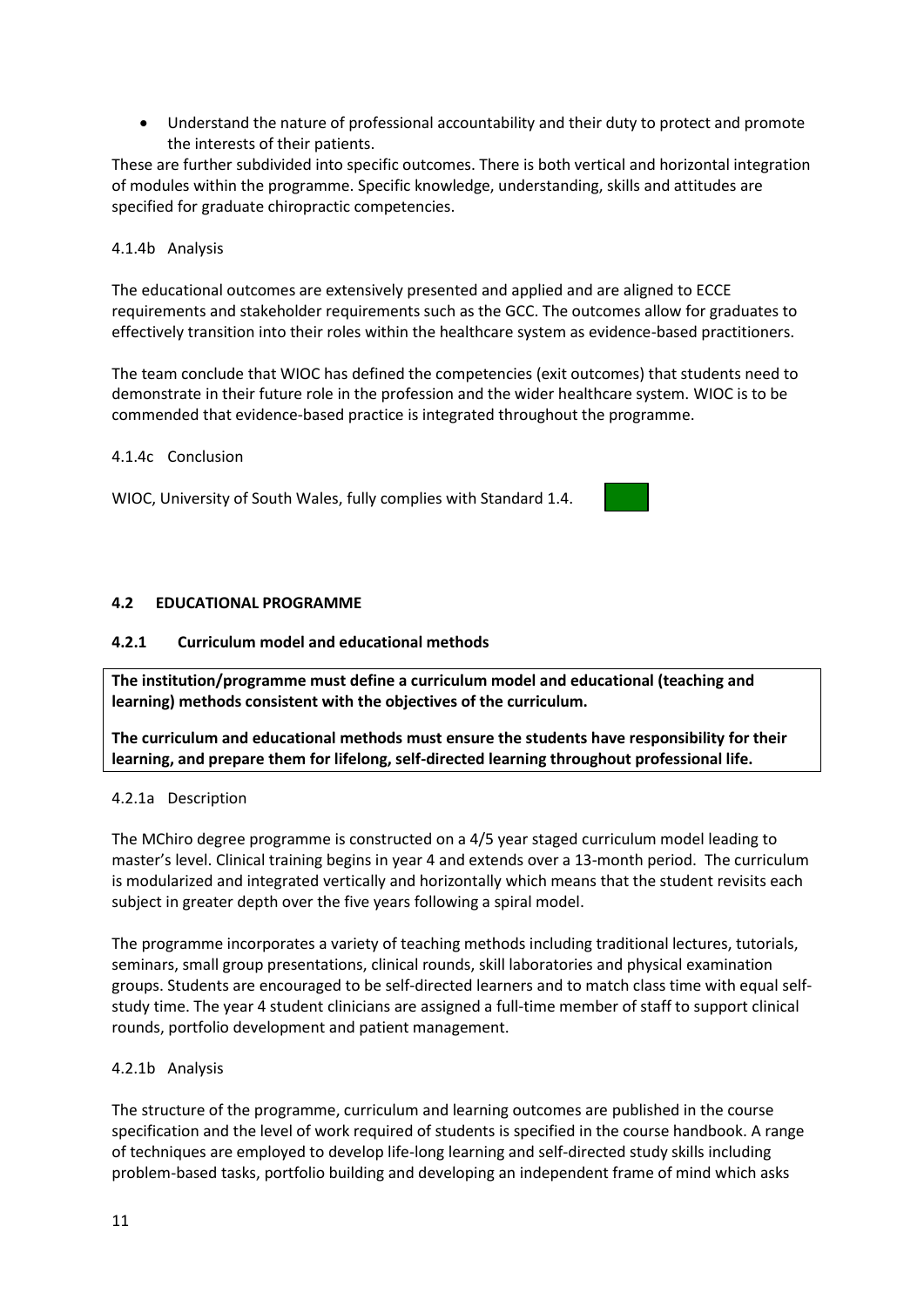questions like "Where is the evidence for this?" Although it is recognised that students are consumers of research rather than creators, they are nevertheless encouraged to develop their own learning and research skills by attending conferences and external events. Membership of professional organization such as the Royal College of Chiropractors is encouraged in order to further lifelong learning opportunities.

The team found that WIOC has is a well-developed curriculum model and uses teaching and learning methods which are consistent with the objectives of the curriculum. The students have appropriate responsibility for their learning, and the programme prepares them well for self-directed learning throughout their professional life.

#### 4.2.1c Conclusion

WIOC, University of South Wales, fully complies with Standard 2.1



#### **4.2.2 The Scientific Method**

**The institution/programme must teach the scientific method, other forms of research inquiry and evidence-based practice, including analytical and critical thinking.**

**The curriculum must include elements for training students in scientific thinking and research methods.**

#### 4.2.2a Description

Students are exposed to the evidence base from day one. Students are required to take two specific research modules; Research Methodology (CH3S16) and a year 4 optional module CH4S17 Research Project or Translating Evidence into Practice module (CH4S18), covering research methodology, critical appraisal and statistical analysis. All modules introduce research inquiry, critical appraisal of the literature, research methodology, data collection, and where applicable dissertation preparation resulting in an individual 6000-word project.

#### 4.2.2b Analysis

Students are exposed to the evidence base from day one in particular the modules CH3S16. About 60% of students choose the module Translating Evidence into Practice (CH4S18). Five years ago, there was only one person involved in research. Today there are several experienced members of the academic staff who are able to provide advice on methodological and moral aspects of research proposals to students. There are also new young staff members and students who seek involvement in research.

The team finds WIOC teaches the scientific method, evidence-based practice, and analytical and critical thinking and the curriculum includes elements for training students in scientific thinking and research methods.

#### 4.2.2c Conclusion

WIOC, University of South Wales, fully complies with Standard 2.2

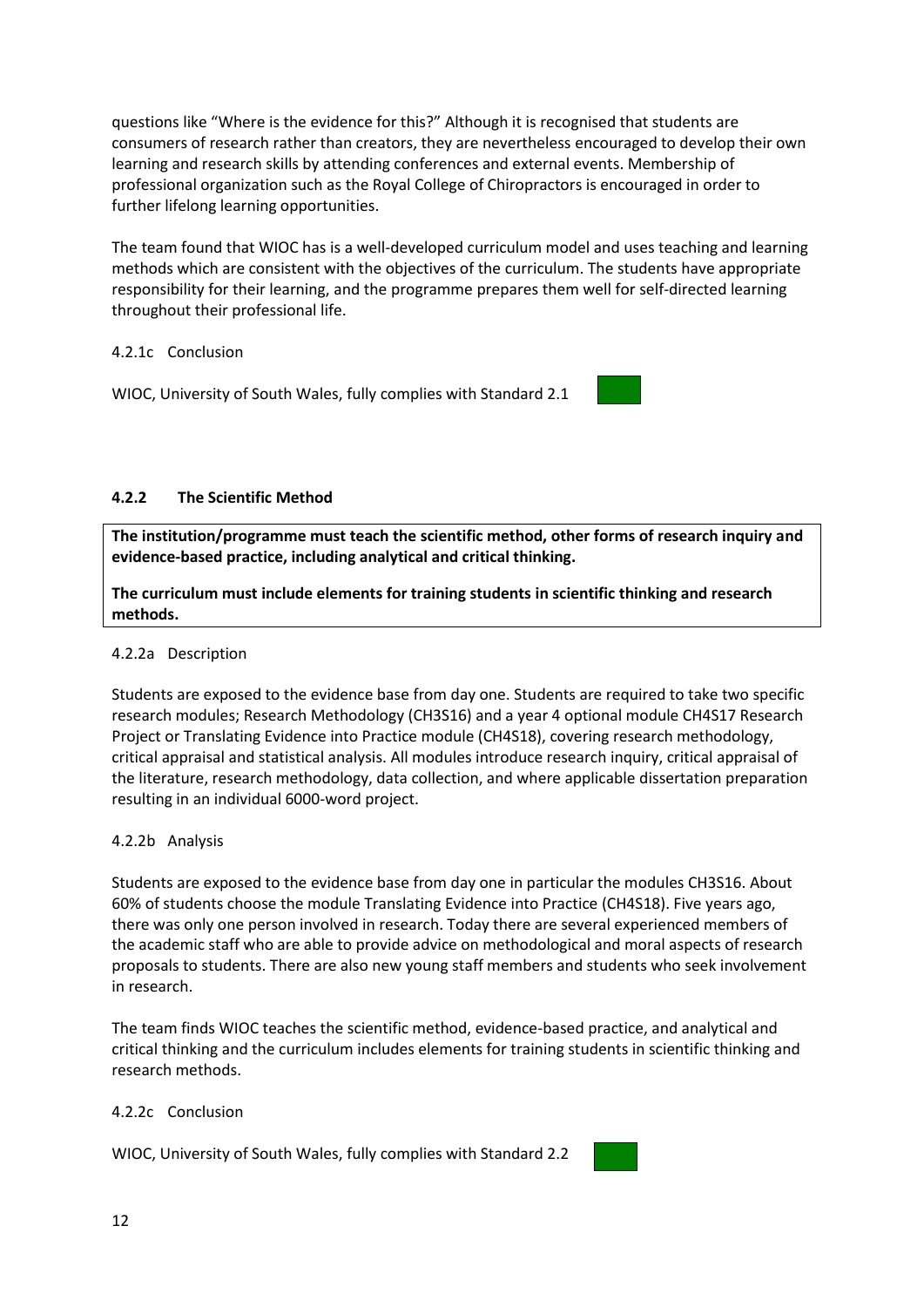#### **4.2.3 Biomedical Sciences**

**The institution/programme must identify and include in the curriculum those contributions of the basic biomedical sciences that enable a knowledge and understanding of the basic sciences applicable to the practice of chiropractic.**

#### 4.2.3a Description

Biomedical sciences are taught at WIOC as part of the USW award. Bespoke biomedical science modules have been developed by the Chiropractic programme for Year 0 (Foundation) and chemistry is delivered by the Faculty of Science. Additional basic science is taught including genetics and the pre-disposition towards disease in the pathology module (CH2S17) and diagnosis and differential diagnosis taught in modules CH3S10 and CH3S18.

#### 4.2.3b Analysis

The MChiro programmes gives a good grounding in a range of sciences including biomedical science, chemistry, and touches upon elements of forensic science, physiology, biophysics, biochemistry, cellular physiology, embryology, immunology, pharmacology, as well as descriptive and functional anatomy including neurology and neural anatomy. Students are also introduced to pathological conditions, comparing normal tissue and pathological tissue which is considered important for a holistic diagnosis. Students were generally appreciative of the value of basic science as an essential grounding for their later clinical work though some clinical students did question the relevance for hard sciences such as chemistry. This is the only module not presented by the department, and is a generic, shared module offered by the Faculty of Science. The team might consider how this can be better presented to students.

The team concluded that WIOC has identified and included in the curriculum sufficient basic biomedical and other sciences to enable a knowledge and understanding which informs the practice of chiropractic.

#### 4.2.3c Conclusion

WIOC, University of South Wales, fully complies with Standard 2.3

#### **4.2.4 Behavioural and Social Sciences, Ethics and Jurisprudence**

**The institution/programme must identify and include in the curriculum those contributions of the behavioural sciences, social sciences, ethics, scope of practice and legal requirements that enable effective communication, clinical decision-making and ethical practice.**

#### 4.2.4a Description

The MChiro programme includes clinical components and elements of the behavioural sciences that teach a holistic model of the patient to facilitate effective communication and sound clinical decision making. Ethical aspects of patient care, professional behaviour and the legal requirements of patient management are built into the programme. Ethical behaviour not only covers relations with patients, but with fellow students, faculty, colleagues and others. Ethical and legal teaching is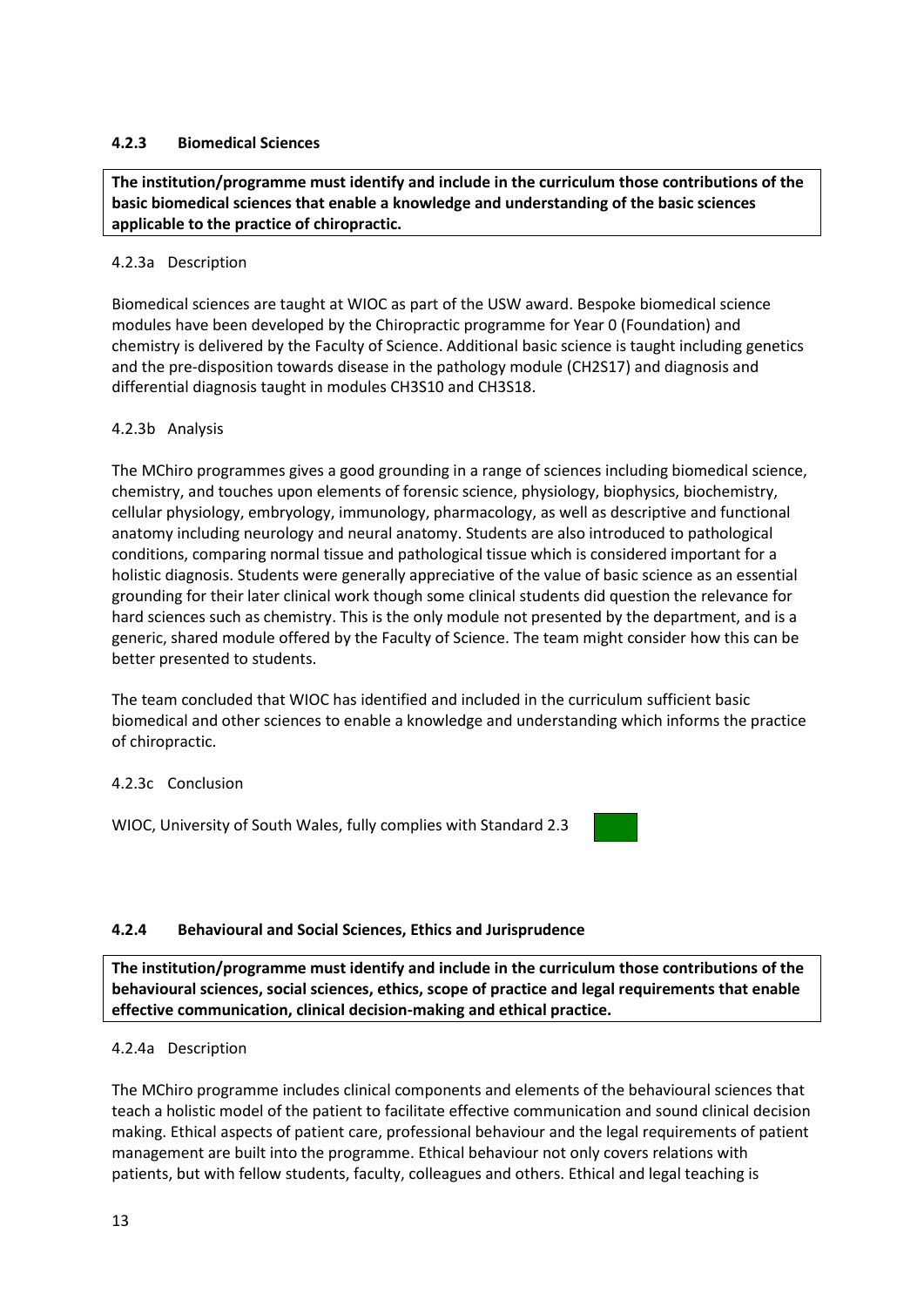embedded in a range of modules but especially in Foundations of Professional Development in Chiropractic (CH0S07) Ethical scenarios are also woven into clinical management and research methodology and picked up in behavioural science.

#### 4.2.4b Analysis

The curriculum prepares graduates for practice and enables them to communicate effectively with patients. Elements are appropriately drawn from public health, social care, mental health, the role of chiropractor and the chiropractic code, aspects of clinical psychology and patient-clinician communication. All chiropractic students are engaged in the university 'Fitness to Practise' programme which ensures that they operate under university ethical standards. WIOC also applies the General Chiropractic Council (GCC) Code of Practice to student behaviour and conduct which is introduced at induction.

The team found that the curriculum includes sufficient contributions from the behavioural sciences, social sciences, ethics, scope of practice and legal requirements to enable effective communication, clinical decision-making and ethical practice.

#### 4.2.4c Conclusion

WIOC, University of South Wales, fully complies with Standard 2.4

#### **4.2.5 Clinical Sciences and Skills**

**The institution/programme must identify and include in the curriculum those contributions of the clinical sciences that ensure students have acquired sufficient clinical knowledge and skills to apply to chiropractic practice in a primary contact setting.**

#### 4.2.5a Description

The final modules CH4T02 Chiropractic Clinic and CH4S20 Clinical Diagnosis & Management summarize the specific competencies required for graduation in accordance with the ECCE requirements. Pre COVID19 students in their final year of clinic studies work in five teams, each of which works twice a week in the clinic. The pool of part-time clinical tutors who provide support and advice to the student clinicians ensures that the clinical experience of the students is varied. The internship program at the Prince Charles Hospital exposes students to a variety of hospital procedures including orthopaedic surgery and radiology

#### 4.2.5b Analysis

The management, HR and marketing department are committed to recruiting enough patients for each individual student. However due to the COVID19 pandemic it has been difficult for the year 4 students to see enough patients with different pathologies and the students themselves have been asked to recruit patients. The staff monitor each student individually (electronic database) to ensure that they meet their requirements.

The team find that the curriculum includes contributions from the clinical sciences. Students have acquired sufficient clinical knowledge and skills to apply them in chiropractic practice. The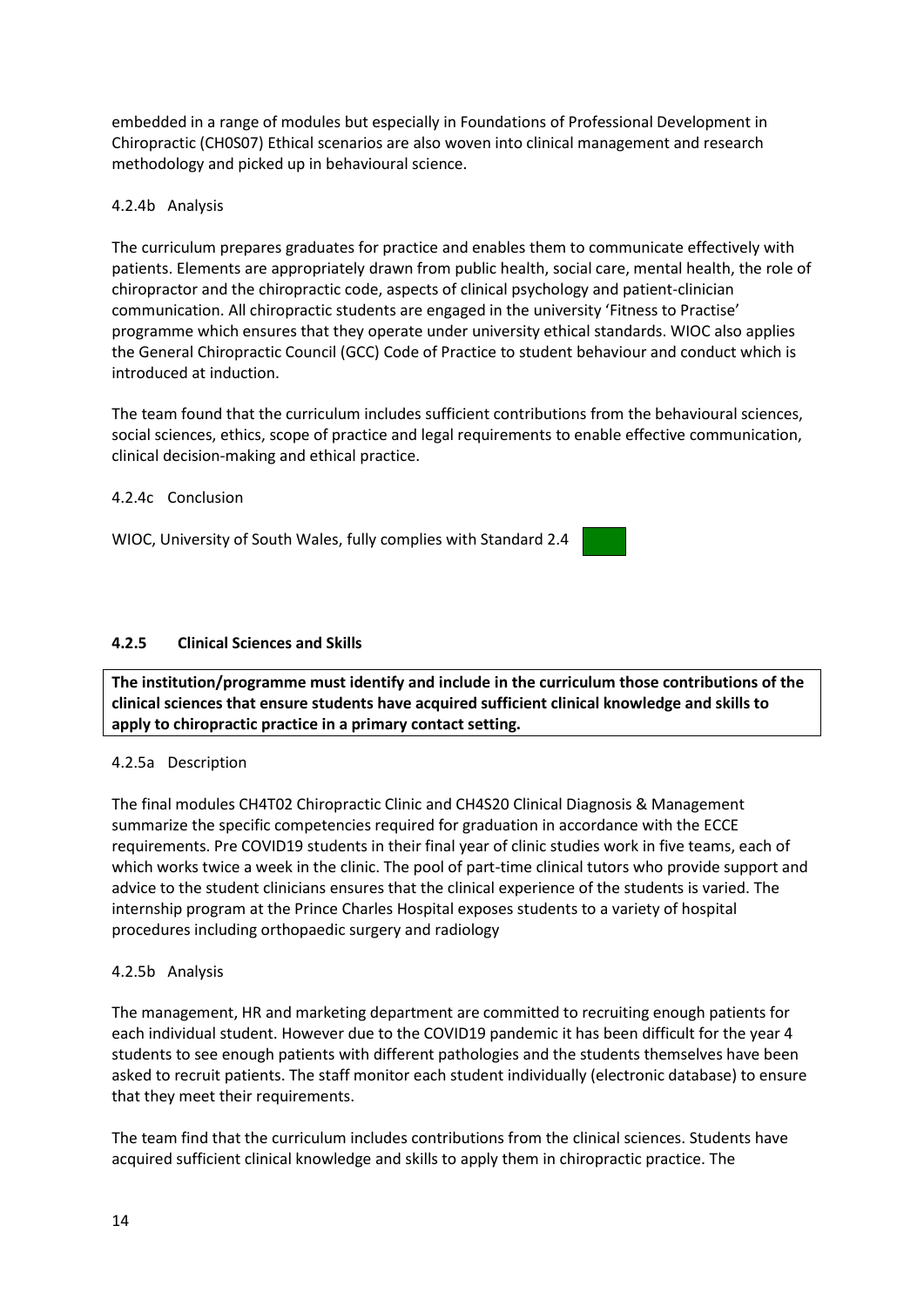programme team should be commended for the manner in which they transitioned to accommodate the change of delivery during the COVID19 pandemic.

4.2.5c Conclusion

WIOC, University of South Wales, fully complies with Standard Standard 2.5

#### **4.2.6 Chiropractic**

**The institution/programme must foster the ability to participate in the scientific development of chiropractic.**

#### 4.2.6a Description

The programme fully covers the history of chiropractic, as well as contemporary evidence‐based models of health and disease and their integration with chiropractic. Relevant research is introduced throughout the course. The curriculum addresses this issue by establishing and building upon research skills throughout the programme, and through the processes required for the production of an in-depth research project in Years 3 & 4 of the programme. The final year students complete a comprehensive undergraduate thesis which is subject to ethical approval and involves data collection and analysis.

#### 4.2.6b Analysis

Evidence-based practice (EBP) is integrated throughout the course in the first years. There have been more staff involved in scientific development since 2015. In years 3 and 4 there are more in-depth research skills. The students are fully aware of EBP also first year students. There is no own chiropractic research strategy. However, research in other disciplines such as behavioural science or sports science at the University of South Wales.

The team conclude that WIOC fosters the ability to participate in the scientific development of chiropractic. However the team recommends WIOC consider developing a research strategy to enhance the international reputation of the programme.

#### 4.2.6c Conclusion

WIOC, University of South Wales, substantially complies with Standard 2.6

#### **4.2.7 Clinical training**

**The institution/programme must identify and include a period of supervised clinical training to ensure the clinical knowledge and skills, communication skills and ethical appreciation accrued by the student can be applied in practice, and so enable the student to assume appropriate clinical responsibility upon graduation.** 

**Every student must have early patient contact leading to participation in patient care.**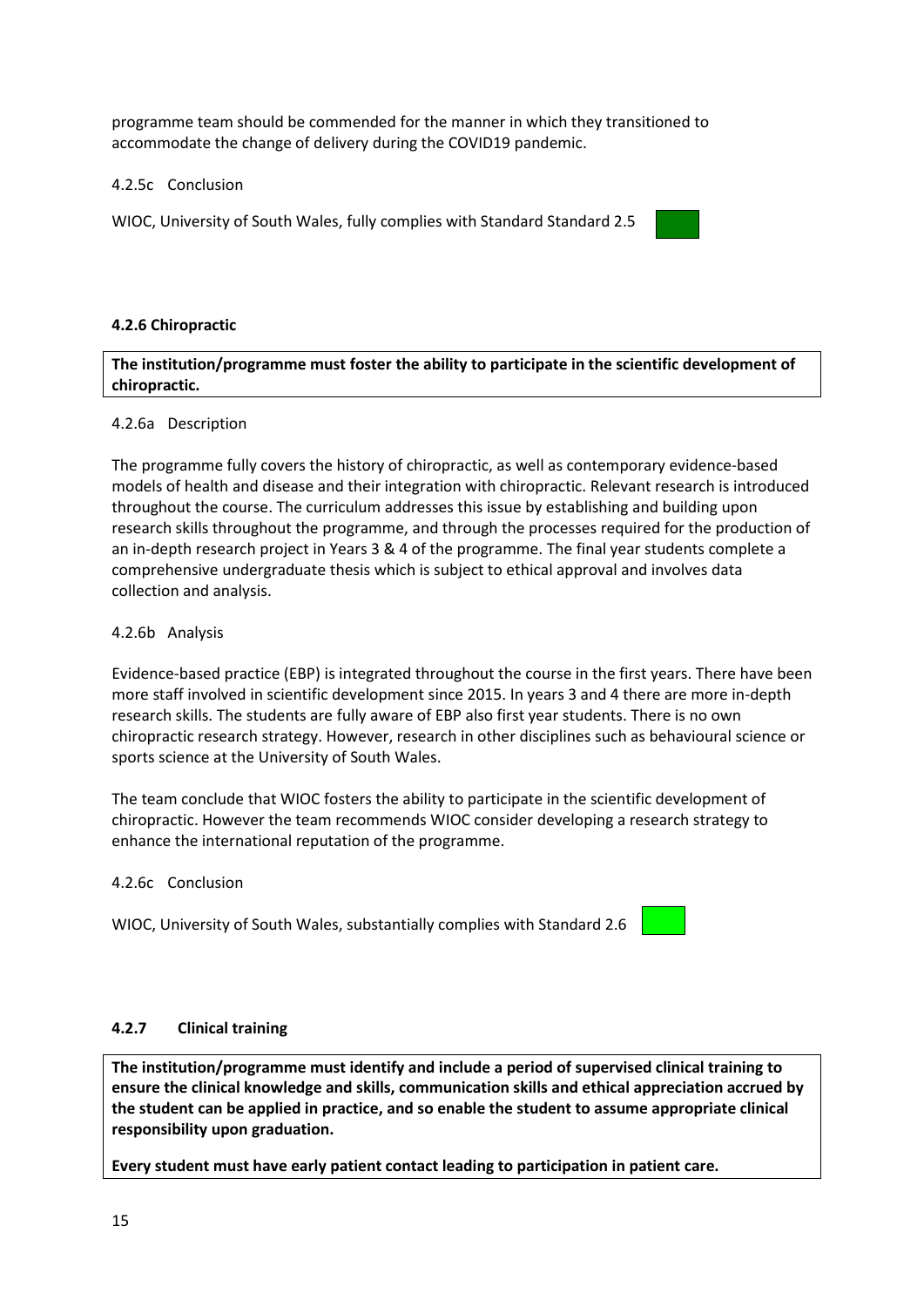#### 4.2.7a Description

The WIOC has implemented early exposure to patient contact in the pre-clinical years. The outpatient clinic allows for good exposure to clinical contact, with the aims and learning outcomes allowing for clinical competencies to be achieved for practice. Policies give clear guidelines for the training to be entered (after an induction programme) and completed. The process to be followed for patient care and management is clear and indicates supervision at all levels. Patient mix is monitored via the portfolio students are required to keep and submit.

#### 4.2.7b Analysis

Students in the clinical training are well managed with good student to supervisor (either clinician or tutor) ratios that allow for good observation and feedback. Documentation allows students to understand their requirements and the processes within the clinic. There is good community experience with access to observation programmes in hospitals, sport events, DXA and mobile MRI. The clinic environment has an additional student work room and further rooms have been included to accommodate the increased student numbers. A large project is being developed in the next 2 years that will see a new clinic structure developed. This is a significant infrastructure investment by the university and demonstrates confidence in the WIOC. Although case mix in the clinic is not formally monitored, each individual student's case mix is monitored to ensure a variety of patient consultations. This has been more difficult within the COVID19 restrictions and following changes within clinical training (such as reduced time in the clinic and specifically the reduced patient volume) but is monitored to assist students to complete the required patients.

Chiropractic paediatric management and technique are not part of the curriculum (although diagnostics are). The clinic does not allow patients under the age of 3 to be treated in the clinic. This means that graduates have little to no practical exposure to chiropractic care for infants or neonates. It could be argued that this is a specialist area, although the treatment of paediatric patients is within the scope of a general chiropractor. WIOC should consider avenues to enhance exposure by available skilled staff.

The team concludes that WIOC includes supervised clinical training to ensure the clinical knowledge and skills, communication skills and ethical appreciation accrued by the student can be applied in in most practice areas.

#### 4.2.7c Conclusion

WIOC, University of South Wales, fully complies with Standard 2.7

#### **4.2.8 Curriculum Structure, Composition and Duration**

**The institution/programme must describe the content, duration and sequencing of courses that guide both staff and students on the learning outcomes expected at each stage of the programme, and the level of integration between the basic sciences and clinical sciences.**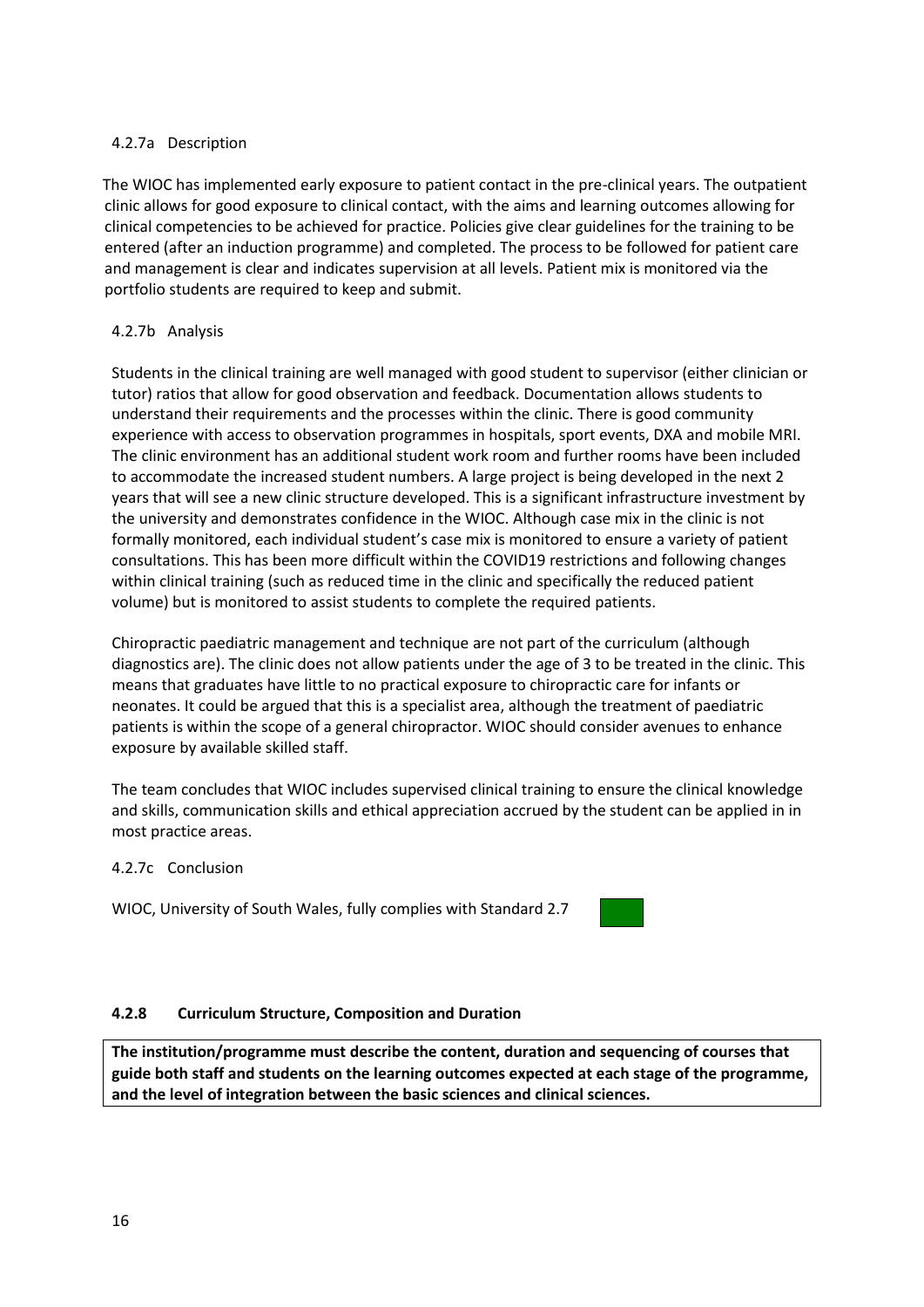#### 4.2.8a Description

The MChiro at the WIOC is a staged learning model delivered over five-years with a Year 0 Foundation Year for those students who don't meet the published entry criteria. All MChiro modules run through the entire academic year and are integrated horizontally to provide the basis for progression to the next level. Progression from one level to the next requires that students pass all learning outcomes at that particular level. If unsuccessful, a student must repeat the failed modules. All modules are designed around specified learning outcomes with their own associated assessment which is published to the students in the Course Handbook.

#### 4.2.8b Analysis

Clinical sciences are well integrated with the basic sciences as WIOC considers evidenced based science to be essential to the successful teaching of the clinical sciences. Basic science is taught from the foundation year onwards with particular focus on physiology, anatomy, neurology and neural anatomy. These are linked with clinical cases and inform the clinical sciences. The Regulations for Taught Courses specify the classification of the award, credit structures, duration and integration of units for all programmes, MChiro included. The Foundation Programme is highly valued by students and prepares them effectively for the main programme.

The team conclude that the content, duration and sequencing of courses are fully described together with the outcomes expected at each stage of the programme, and the level of integration between the basic sciences and clinical sciences. WIOC should be commended for the effectiveness of its foundation course.

#### 4.2.8c Conclusion

WIOC, University of South Wales, fully complies with Standard 2.8



#### **4.2.9 Programme management**

**A curriculum committee (or equivalent(s)) must be given the resources, responsibility, authority and capacity to plan, implement and review the curriculum to achieve the aims and objectives of the chiropractic programme.** 

#### 4.2.9a Description

The WIOC is managed as a distinct department within the School of Health, Sport and Professional Practice. The curriculum is overseen by the Academic Subject Manager (ASM) and Head of Clinical Services with a reporting line below of a course leader, with separate responsibilities and portfolios. The ASM is responsible for the management of the undergraduate programme and its modules, whereas the Head of Clinical services manages the clinical training. Administrative support is provided to support the management and running of the programme.

#### 4.2.9b Analysis

The department runs within the boundaries of a higher education institution, and as such allows for rigorous processes at both administrative and academic levels. The current structure contains both an academic and clinical head and allows for a focused approach to these important aspects of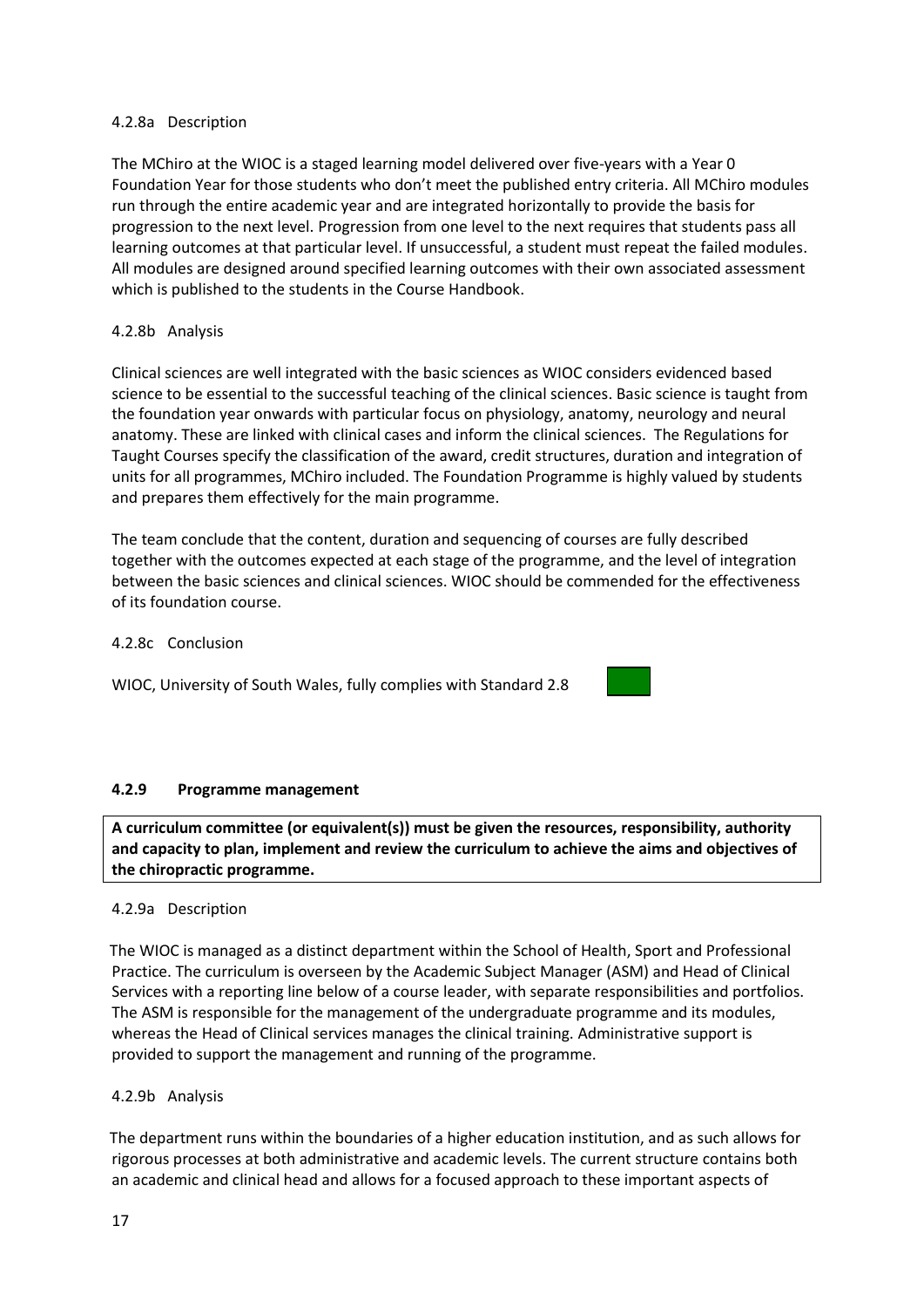training clinicians. The current ASM and course leader are now both full-time appointments. While succession planning has been discussed, no specific details or mechanisms are evident and this could be a risk should key staff members cease to be available.

The team find that there WIOC has a curriculum committee which has the resources, responsibility, authority and capacity to plan, implement and review the curriculum to achieve the aims and objectives of the chiropractic programme.

#### 4.2.9c Conclusion

WIOC, University of South Wales, fully complies with Standard 2.9



#### **4.2.10 Linkage with subsequent stages of education and training, chiropractic practice and the health care system**

**Operational linkage must be assured between the first qualification programme and the subsequent stage of training or practice that the student will enter after graduation.**

**The curriculum must reflect the environment in which graduates will be expected to work and be responsive to feedback from graduates, the profession and the community.**

#### 4.2.10a Description

In addition to the usual CPD courses, new technology means more modern CPD can be offered; Anatomage and Force Sensing Chiropractic. Further CPD activities are offered in cooperation with the University of South Wales Commercial Services. A collaboration with the University of Pittsburgh USA is planned, but due to the COVID19 pandemic, the cooperation has been stopped and will be resumed when the situation allows.

The WIOC has links with the Royal College of Chiropractors, British Chiropractic Association, the European Chiropractors' Union, European Academy of Chiropractic and the World Federation of Chiropractic to ensure that graduates understand the global presence of the profession and their role to engage with these organizations in their future career

#### 4.2.10b Analysis

There are sufficient possibilities for students to complete subsequent training or practical phases after their graduation. The curriculum reflects the real world after graduation and prepares them for questions from professional life and community.

The team find that the curriculum reflects the environment in which graduates will be expected to work and is responsive to feedback from graduates, the profession and the community.

#### 4.2.10c Conclusion

WIOC, University of South Wales, fully complies with Standard 2.10

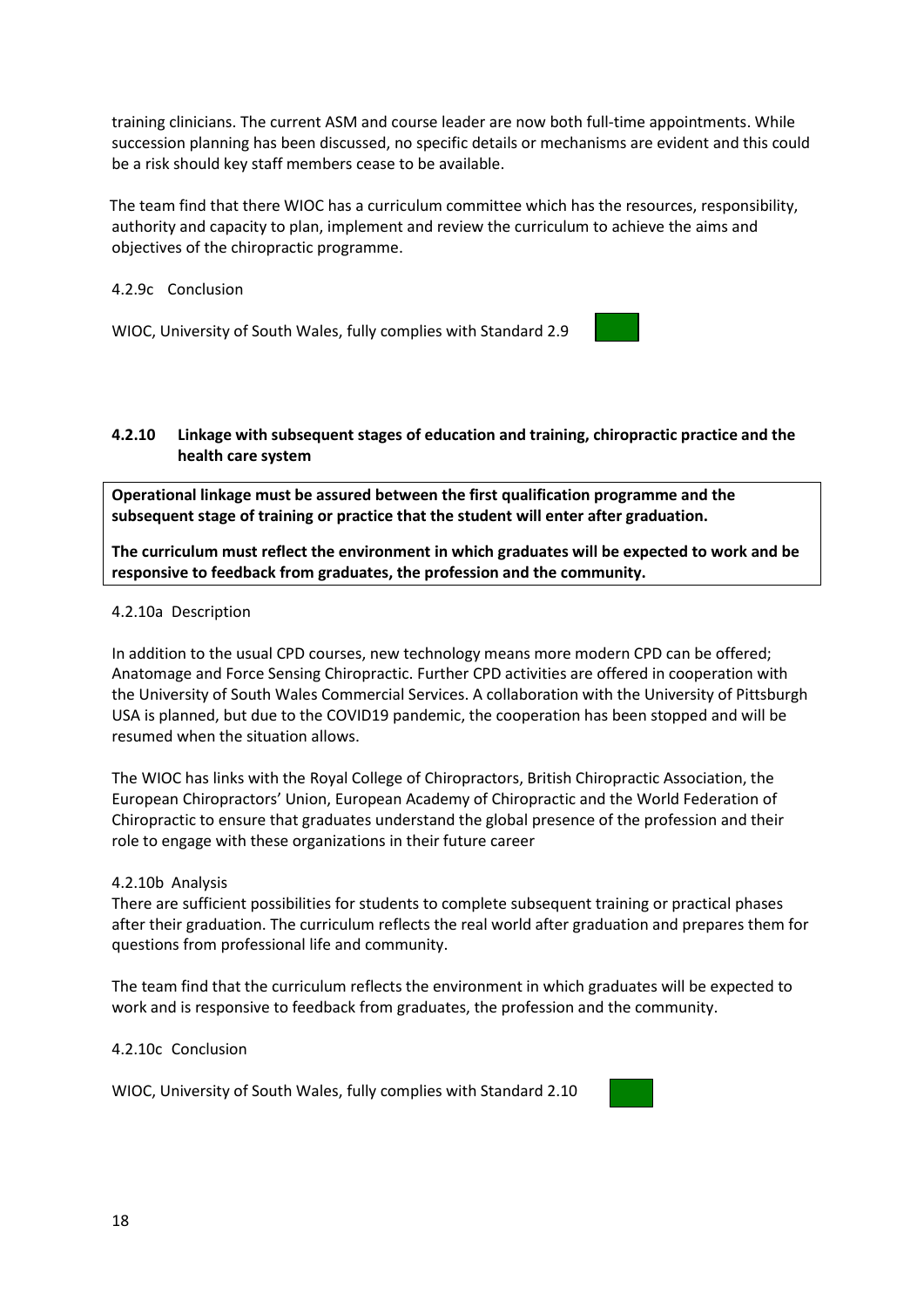#### <span id="page-18-0"></span>**4.3 ASSESSMENT OF STUDENTS**

#### **4.3.1 Assessment methods**

**The chiropractic institution/programme must define and document the methods used for assessment, including the criteria for progression and appeals procedures. Assessment methods must be regularly evaluated, and new assessment methods developed as appropriate.**

#### 4.3.1a Description

Assessment methods are defined and documented on the university module management system (ICIS). Each module has defined aims & objectives, synopsis, learning outcomes and specific assessment related to each learning outcome. Progression criteria, assessment weightings and the timing of assessments is made known to the students during induction week and published within the student handbook. Further assessment information is provided on the course pages within the Blackboard VLE including module planners, assessments, weightings and dates of assessment. Learning outcomes are explained to students at module introduction. Regulations pertaining to progression and the appeals process are published in the course handbook available on the VLE.

#### 4.3.1b Analysis

The chiropractic academic team reviews assessment strategies on an annual basis in consultation with the external examiner following feedback from the assessment boards. However COVID19 has had a significant impact on assessment methods this year. The removal of face to face contact has meant end of year exams have been replaced with coursework and a number of assessments have had to be rethought. Module lecturers have the freedom to change the module assessment within the validated framework and are responsive to update assessment methods in line with the learning outcomes. If larger changes are needed, such as those demanded by COVID19, these are put forward for approval by the faculty via the quality assurance continuous monitoring mechanism. Any changes are reflected in assessment diaries which set out the overall assessment profile.

The team find that assessment methods, progression criteria and appeals procedures are fully documented. Assessment methods are regularly evaluated, and new assessment methods developed as required.

#### 4.3.1c Conclusion

WIOC, University of South Wales, fully complies with Standard 3.1



#### **4.3.2 Relation between assessment and learning**

**The assessment principles, methods and practices must be appropriate to the learning outcomes and the educational aims and objectives and promote appropriate learning practices.**

#### 4.3.2a Description

The MChiro programme incorporates a wide range of assessment methods, both formative and summative, which includes: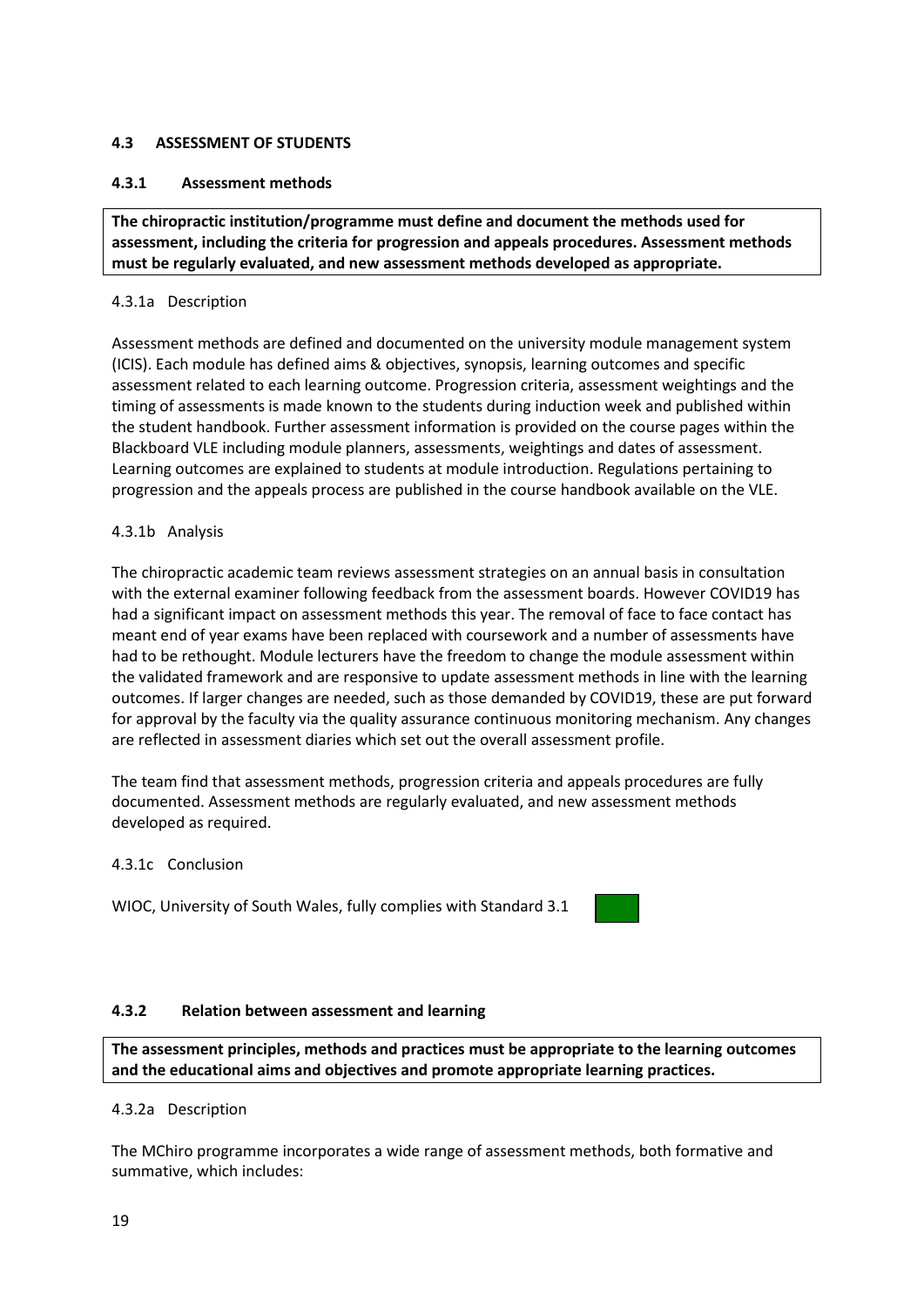- *Written examinations – including essay, short essay, short answer questions and MCQ's*
- *Practical Skill assessments – including palpation, landmark location, manual skills*
- *Viva Voce – Clinical Diagnosis 2, neuro-orthopaedics*
- *OSCE examinations – Clinical Preparation – multi-station*
- *OSLER examinations – long case investigation*
- *In class written assessments/tests*
- *Coursework (i.e. research project, essays, special topics)*
- *Portfolio - reflective*
- *Multi-station practical – basic science modules (e.g. anatomy)*
- *Group presentations – i.e. poster/oral presentations on specific topics related to module (ie., Behavioural Science, Clinical Management, Technique Systems).*

All assignments are internally verified by the teaching team and externally verified by the External examiner before being released to students. Results are also checked by the teaching team using a 10% sampling system. Students can appeal marks after the exam board and they are informed of this in course handbook and at induction. External examiners checking final marks of all assessment and all modules have an external examiner

#### 4.3.2b Analysis

There is an innovative use of formative assessment to engage students in class and identify those who need additional support in real time. Some classes make an innovative use of quizzes at the start of lectures to review the previous weeks material using 'hot seats' to focus learning. Formative weekly tests are used to see how individual students are coping. In-class tests are given using applications like Vevox which enable lecturers to see live results and gain instance feedback using polls. This enables the lecturer to see whether students understand what is being taught real time which was identified as good practice.

There is a mix of both formative and summative assessments. Students receive written and verbal feedback on all formative assessments including clinic entrance and clinic exit mock assessments and sample questions and answers are available on the VLE. Feedback is required to be returned to students within 20 working days. However there is no formal mechanism to check that this is done within the timescale other than the issue being raised by students themselves. More immediate feedback is provided in clinic situations including post examination dialogue is highly appreciated by students.

The team found that assessment principles, methods and practices were suited to the learning outcomes, and mostly promote good learning practices which could be improved by monitoring feedback turnaround times.

#### 4.3.2c Conclusion

WIOC, University of South Wales, substantially complies with Standard 3.2



#### <span id="page-19-0"></span>**4.4 STUDENTS**

#### **4.4.1 Admission policies and selection**

**The institution/programme must have a clearly defined admission policy that is consistently applied, and that includes a clear statement on the rationale and process of selection of students.**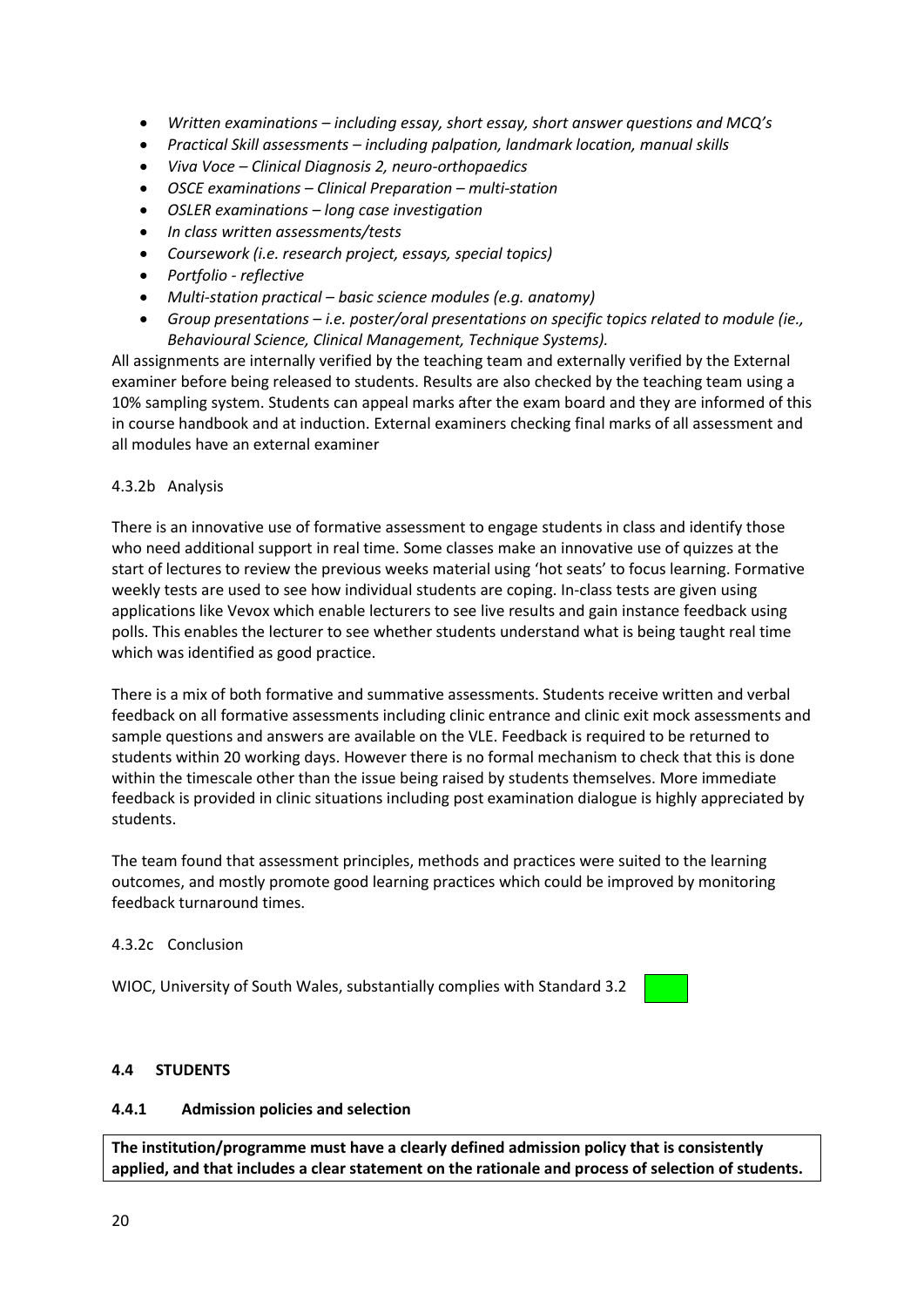#### 4.4.1a Description

WIOC operates a clear admissions policy following university regulations. The responsibility for admissions lies within the remit of one member of the teaching staff. Prior to application students are made aware of the course through presentations at open days, applicant days and information in prospectuses and on the WIOC website. All applicants are interviewed, and places are offered on anticipated grades. Overseas applicants may be interviewed via Skype.

#### 4.4.1b Analysis

The ratio of the number of applicants to those accepted is approximately 3:1 which is appropriate. Accredited Prior Certificated Learning (APCL) enables the institute to recruit students with a wide spectrum of experience including those from another institution who may have been adversely affected by changes to fee regulations.

The team find that WIOC has policies and procedures to admit students which are clear, fair, explicit and consistently applied.

#### 4.4.1c Conclusion

WIOC, University of South Wales fully complies with Standard 4.1.

#### **4.4.2 Student intake**

**The size of student intake must be defined and related to the capacity of the chiropractic institution/programme to provide adequate resources at all stages of the programme.**

#### 4.4.2a Description

The University usually recruits between 50-90 standard entry students per year in year 1 while in the foundation year there are around 30 - 60 students per year. Advanced entry is usually much lower with an entry in single figures.

#### 4.4.2b Analysis

Currently the Institution has the capacity to deliver the programme with the expected number of entries into year 1 of the programme. The plans for future infrastructure development will accommodate increased student numbers and create more space for students to study.

The team find that the size of student intake is related to the capacity of the chiropractic programme to provide adequate resources at all stages.

#### 4.4.2c Conclusion

WIOC, University of South Wales fully complies with Standard 4.2.

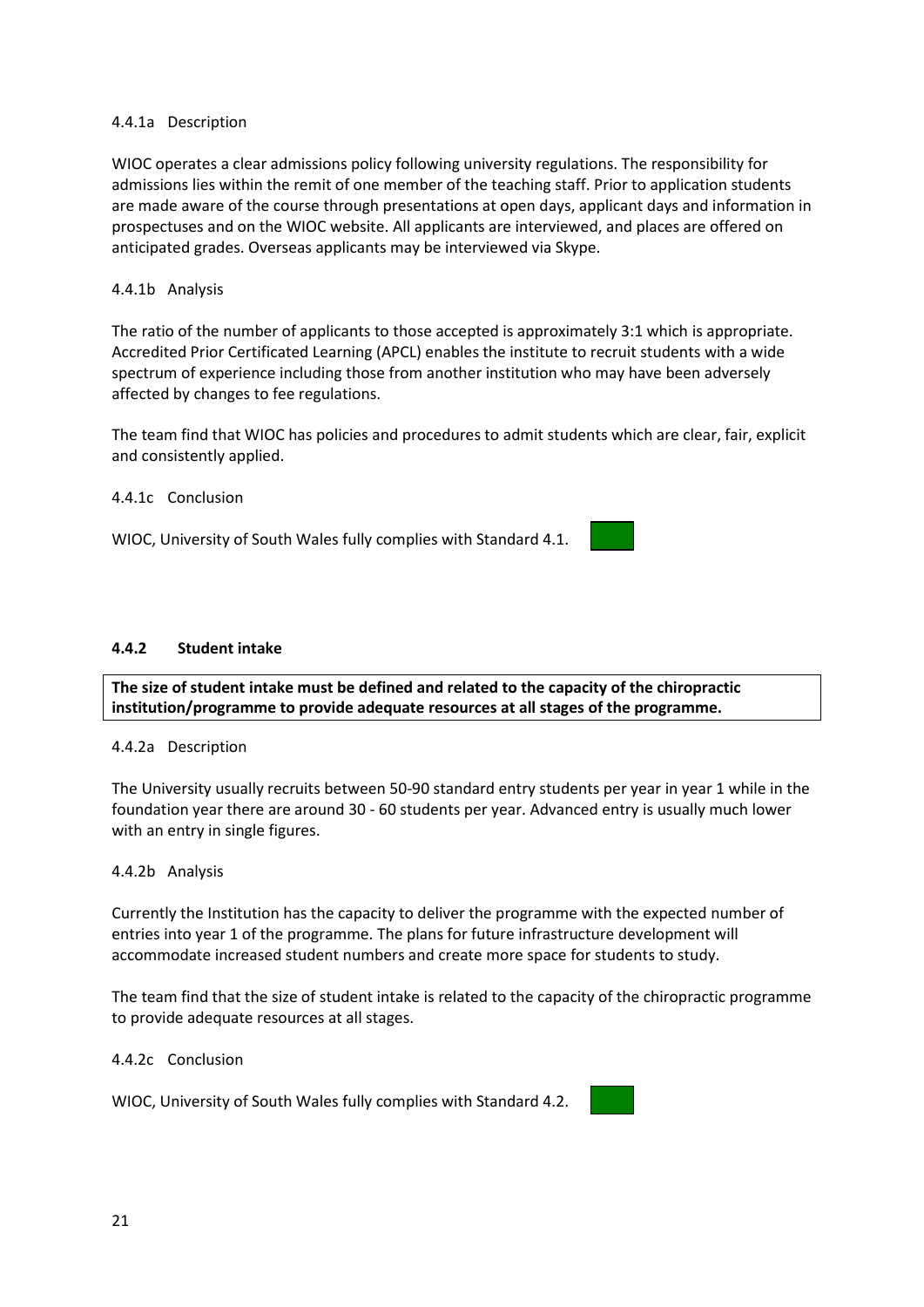#### **4.4.3 Student support and counselling**

**The institution/programme must offer appropriate student support, including induction of new students, counselling in terms of student progress and other academic matters, and personal and social needs of students.**

#### 4.4.3a Description

The University provides wide support and counselling services to all students across the university. These include; wellbeing support, financial advice, learning support, language services, IT support, career direction and counselling. This is in addition to a faculty and subject personal tutor system specific to the chiropractic programme. Personal tutors are responsible for the monitoring of academic progress and support for students. Other forms of student support include student and clinic handbook, Students' Union, Student Voice and Chiropractic Student Council, and administrative staff throughout the institution.

New students follow an induction into the University, which outlines what is expected of students, training on IT and library services, and what to expect from the academic programme.

#### 4.4.3b Analysis

Students are encouraged to take full advantage of the support services provided through the University, the network of student councils, and from personal tutors within the programme. Students are also advised of the open-door policy if they wish to discuss concerns with any staff.

The team finds that WIOC offers appropriate student support, including induction of new students, counselling, and the personal and social needs of students.

#### 4.4.3c Conclusion

WIOC, University of South Wales fully complies with Standard 4.3.

#### **4.4.4 Student representation**

**The institution/programme must support student representation and appropriate participation in the design, management and evaluation of the curriculum, and in other matters relevant to students.**

#### 4.4.4a Description

The institute has Student Voice Representatives (SVR's) from each of the faculties. Students are represented by the Chiropractic Student Council which engages in staff-student feedback and have representation on the School of Health, Sport and Professional Practice Liaison Committee. Through the World Congress of Chiropractic Students (WCCS) students have a voice and, are responsible for planning speakers and inform students of the associations available to them.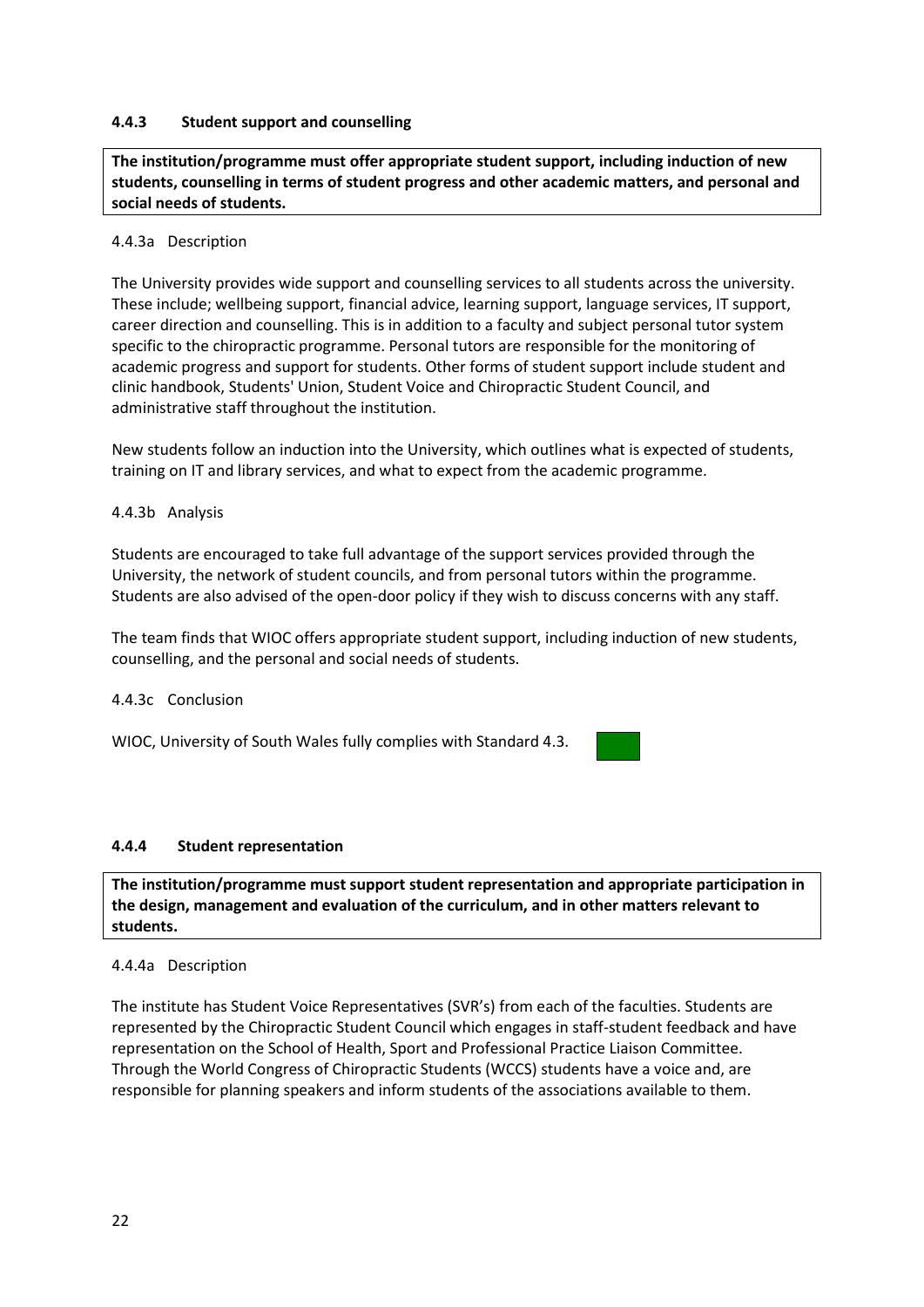#### 4.4.4b Analysis

The role of the Student Union and the Chiropractic Student Council create a framework that ensures all students are represented in academic and non-academic matters within the University and chiropractic programme. Class representatives are encouraged to present any issues that students have across all years of the programme so that each cohort is individually represented.

The team finds that WIOC supports student representation and appropriate participation in the design, management and evaluation of the curriculum.

#### 4.4.4c Conclusion

WIOC, University of South Wales fully complies with Standard 4.4.

#### <span id="page-22-0"></span>**4.5 ACADEMIC AND CLINICAL FACULTY (STAFF)**

#### **4.5.1 Faculty (Staff) recruitment**

**The institution/programme must have a faculty recruitment policy which outlines the type, responsibilities and balance of faculty required to deliver the curriculum adequately, including the balance between chiropractic and non-chiropractic faculty, and between full-time and part-time faculty.**

#### 4.5.1a Description

The programme has a stable core of staff that have been part of the academic programme for many years, with new staff added recently. There is an hourly paid lecturer system which allows for additional recruitment for specific functions as required. Full-time staff have an induction programme that allows for their integration into the system. Clinical staff have an internal induction by the department.

#### 4.5.1b Analysis

The induction of new staff, both HPL and Clinical staff is well co-ordinated and managed. Clinical staff are inducted specifically related to the HR approved roles and responsibilities by the Head of Clinical Services. All staff, including HPL, have access to the Centre for Excellence in Learning and Teaching (CELT), which facilitates pedagogical and educational development. New staff are required to complete the PG Cert in Higher Education (with the goal of HEA Fellowship), and long-standing staff are encouraged to apply for Fellowship.

The team finds that WIOC has a faculty recruitment policy which outlines the balance of faculty required to deliver the curriculum adequately. WIOC should be commended for the emphasis placed on PGCert in Higher Education, and encouragement of staff to apply for Fellowship of the HEA.

#### 4.5.1c Conclusion

WIOC, University of South Wales, fully complies with Standard 5.1

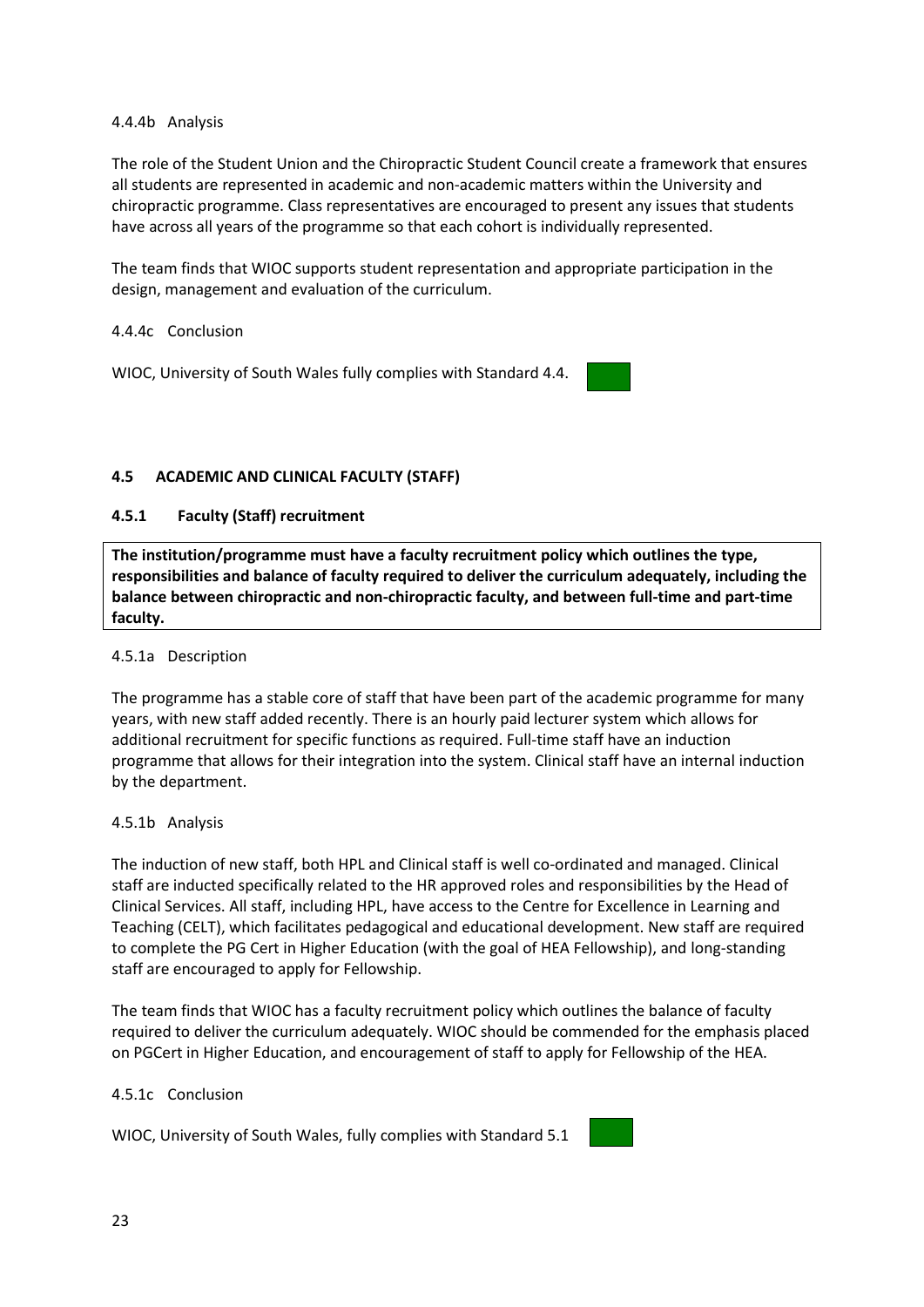#### **4.5.2 Faculty Promotion and Development**

**The institution must have a faculty policy that addresses processes for development and appraisal of academic staff and ensures recognition of meritorious academic activities with appropriate emphasis on teaching and research.**

#### 4.5.2a Description

A robust biannual appraisal system is in place for all full time and part time staff of the institute. Appraisal is undertaken by the direct line manager who agrees a workload pattern in accordance with a well-defined workload model used across the University. This stipulates a maximum of 1,576 hours spread across 43 weeks of the year for each member of academic staff. Salary scales are in line with the National Framework Agreement used in most higher education institutions in England and Wales. The University has three separate routes for promotion – excellence in teaching, research or management/administration. Academic titles such as Assistant-Professor and Professor can be awarded to staff.

#### 4.5.2b Analysis

All new full and part-time staff are expected to be trained to teach at university level. A wide range of staff development activities are available to assist staff members, including those involved in improving students who teach and learn. Staff Members can apply for funding for external courses, conferences costs, or for PhD where 50% of the cost can be remitted.

The team finds that the institution has a faculty policy that addresses processes for the development and assessment of academic staff and ensures the recognition of meritorious academic activities with appropriate emphasis on teaching and research. However the team recommend that WIOC encourage and support staff to obtain higher academic qualifications

#### 4.5.2c Conclusion

WIOC, University of South Wales, substantially complies with Standard 5.2

#### <span id="page-23-0"></span>**4.6 EDUCATIONAL RESOURCES**

#### **4.6.1 Physical facilities**

**The institution/programme must have sufficient physical facilities for the faculty, staff and the student population to ensure that the curriculum can be delivered adequately, and library facilities available to faculty, staff and students that include access to computer-based reference systems, support staff and a reference collection adequate to meet teaching and research needs.** 

#### 4.6.1a Description

The programme has 4 dedicated buildings within the University including an Outpatient Clinic with 90-seat lecture theatre, a research unit, biochemistry, anatomy and radiology laboratories, 2 technique rooms, and staff offices. Students have access to shared library and IT resources, support staff, and access to the Treforest Campus lecture theatres. Within the library catalogue, there are dedicated chiropractic reference materials including books and profession specific journals.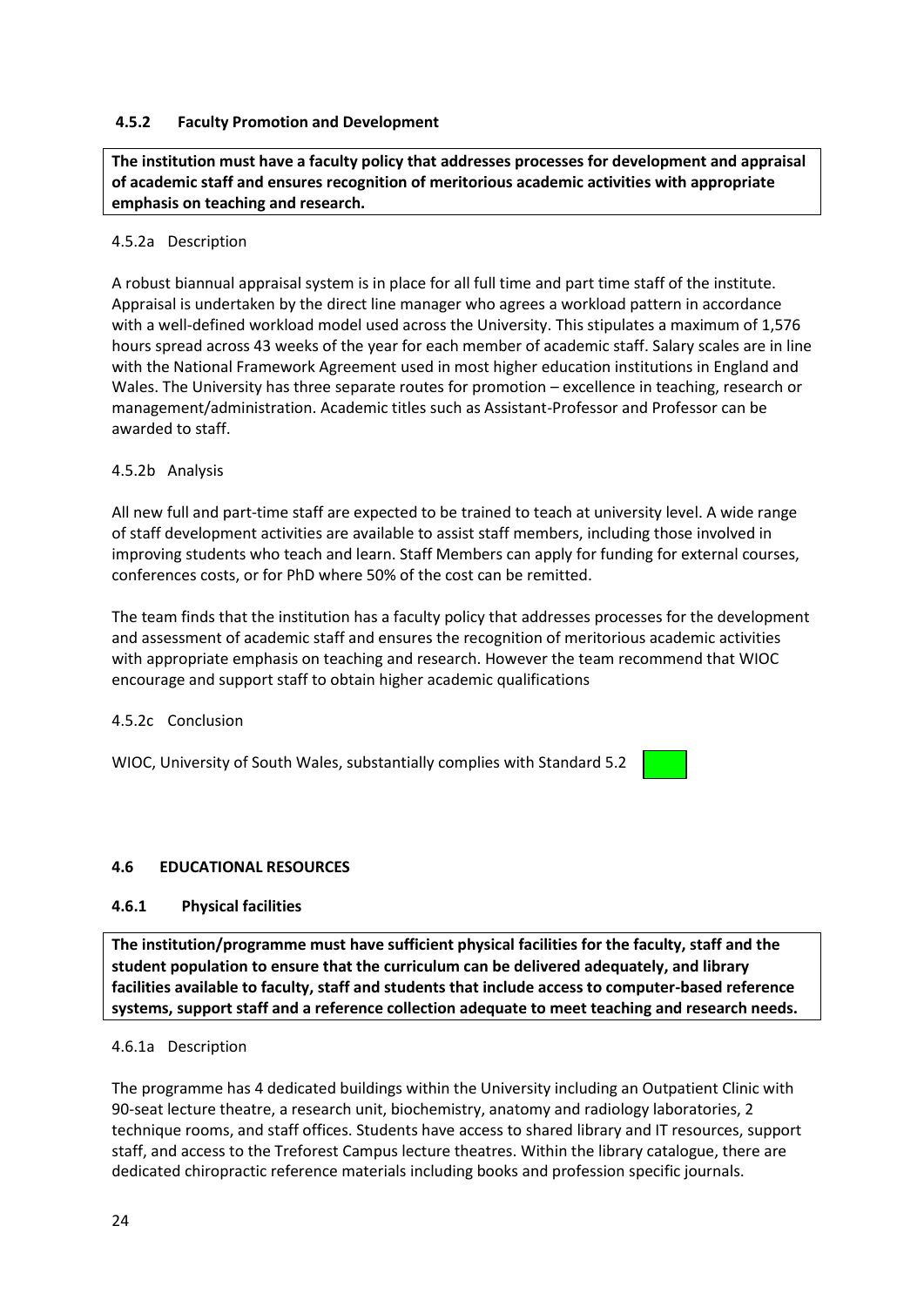#### 4.6.1b Analysis

Students and staff have access to modern library and IT resources, and support staff from the University. The current chiropractic facilities are adequate but may struggle to cope with the projected increase in student numbers, even though 6 additional treatment rooms have been added. The new student room in the clinic has also added to the overall student space available. Plans for large scale teaching and clinic infrastructure development has been confirmed, which will alleviate current concerns regarding Prospect House, and the clinical training environment. The investment in educational resources which has resulted in the purchase of the Anatomage and FSTT.

The team finds that WIOC has sufficient physical facilities for the faculty, staff and the student population to ensure that the curriculum can be delivered adequately to meet teaching and research needs.

#### 4.6.1c Conclusion

WIOC, University of South Wales fully complies with Standard 6.1.



#### **4.6.2 Clinical training resources**

**The institution/programme must ensure adequate clinical experience and the necessary resources, including sufficient patients with an appropriate case-mix, and sufficient clinical training facilities including sufficient equipment and treatment rooms.**

#### 4.6.2a Description

Students are required to demonstrate sufficient clinical activity throughout the academic year to meet the skills and competencies required by the GCC. Student clinicians are also scheduled to present cases to their team and this provides an excellent platform to share knowledge and experience and discuss patients with unusual or complex presentations. New treatment rooms secure enough space for the increased class size.

#### 4.6.2b Analysis

There is clear evidence that WIOC has sufficient equipment and treatment rooms to meet learning objectives. The comparison to the previous report by ECCE shows a clear improvement in this area, relating to infrastructure and clinical training rooms availability for completion of requirements. Currently due to COVID19, there has been a drop-in patient numbers but WIOC is responding to this flexibly and the management, HR, marketing department, and all clinical training facilities are recruiting patients to ensure that there are sufficient patients with an appropriate case mix. In order to compensate for the reduced number of patients in the clinic during the COVID19 pandemic, several additional case studies are discussed concerning patients with unusual or complex presentations. Students found that case studies currently utilized in the 4th year as a result of COVID19 were highly useful and it is recommended that they should be considered for integration into the 3rd year of study.

The team find that WIOC ensures an adequate clinical experience and sufficient number of patients with an appropriate case mix for each student is available.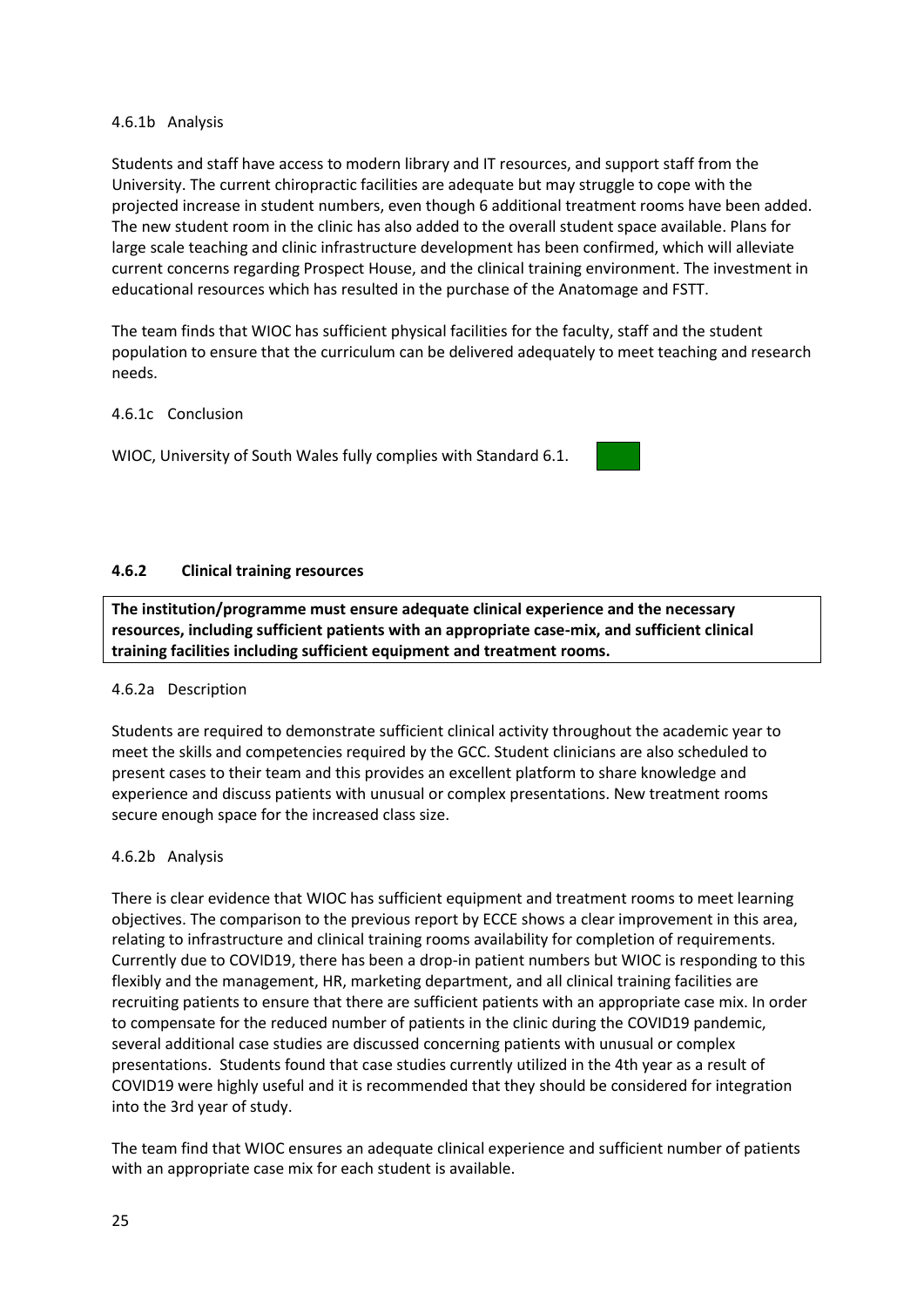#### 4.6.2c Conclusion

WIOC, University of South Wales, fully complies with Standard 6.2



#### **4.6.3 Information Technology**

**The institution/programme must have sufficient IT facilities for faculty, staff and students to ensure the curriculum can be delivered adequately, and that IT is effectively used in the curriculum.** 

#### **Students must be able to use IT for self-learning, accessing information and managing patients.**

#### 4.6.3a Description

The Information Technology Services Department within the University of South Wales is responsible for the governance and formulation of IT and network policies. All lecture theatres and most practical laboratories are equipped with networked computer systems linked to audio visual equipment and the internet. A separate network is dedicated to the patient management system to ensure patient confidentiality as per GDPR requirements. This system is used by administrative staff to record student/patient activity and financial accounts. Final year students have sole access to 24 computers with internet access in the WIOC student workroom and seminar room. Additional laptops have been made available to students working remotely because of COVID19 and these can be borrowed on a monthly or three-monthly basis.

Specialist software packages enhance student learning in radiology, radiography, anatomy and research. An electronic patient outcome-measure programme is used to identify high risk patients. The Blackboard VLE is used for communication, course information, assessment submission, disseminating results and feedback and discussion forums. Panopto lecture-capture software is used to record lectures. An electronic catalogue provides online access to e-books, e-journals, enewspapers and e-databases. Wi-Fi access is available most places on campus but students reported gaps in the coverage which was inconvenient and frustrating at times.

#### 4.6.3b Analysis

Due to the COVID19 pandemic there has been an extensive demand for upskilling in technology with a substantial increase in staff workshops for Panopto and Blackboard. COVID19 has forced staff to engage with IT, to learn new skills and discover new tools which are now used more widely than they have ever been in the past. Consequently, IT has been relied on heavily during COVID19 times which has had the positive effect of improving the deployment of IT in learning and forcing the deployment of new features of Blackboard. There has also been an increase in the use of video recorded lectures which has provided students with a valuable revision resource. There are enough online resources and books for the studies.

The move to online technology has been a steep learning curve for both staff and students some of whom report it has been hard to find their way around. There has been little time to prepare for such a radical change of delivery which has led to frustration at times and some lecturers have had a problem catching up with IT skills. But overall students commended lecturers for the way they have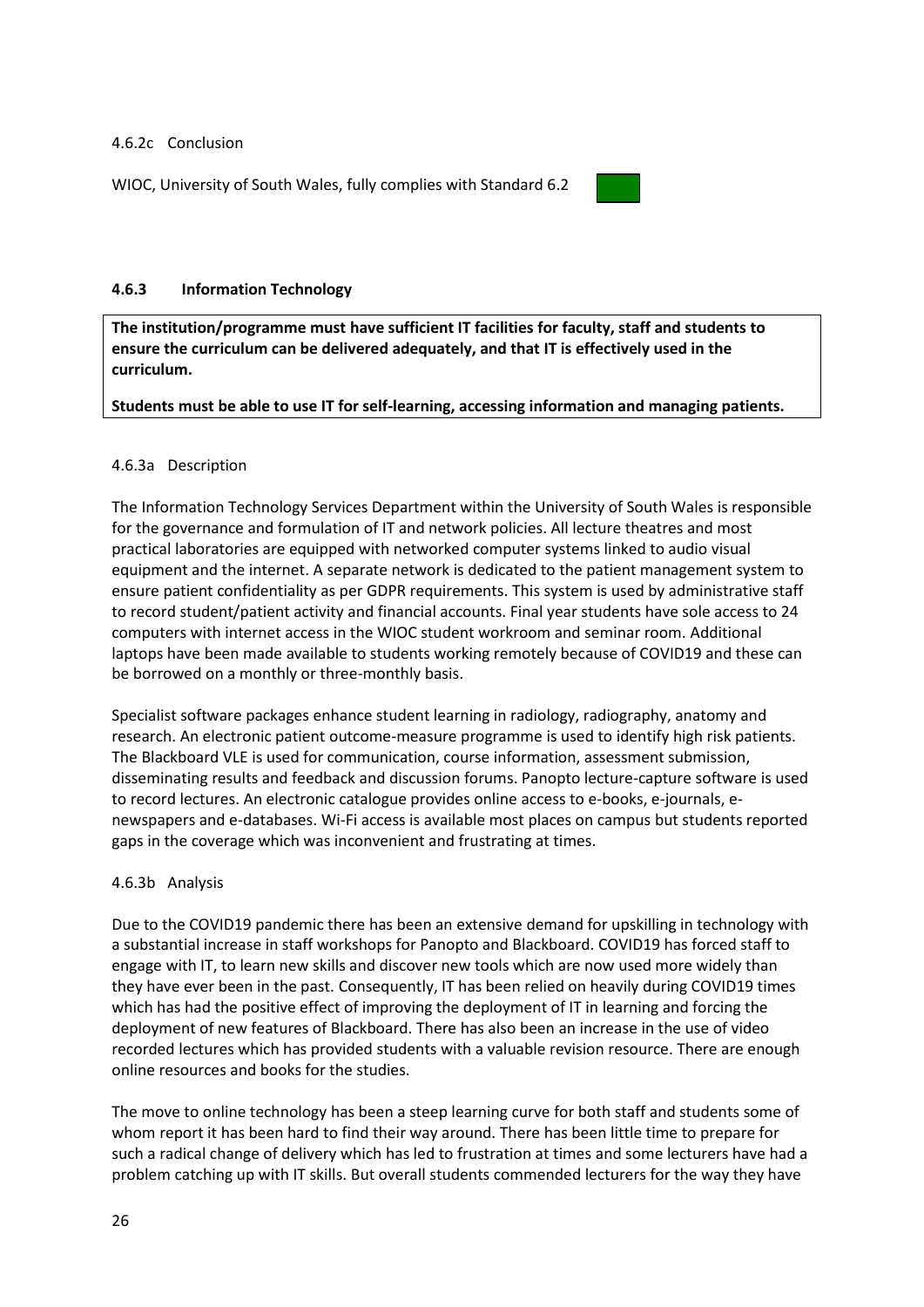adapted their delivery using IT and their responsiveness online and particularly find the Panopto lectures a very useful resource for revision. Students reported that Wi-Fi was not consistently available in all areas though IT services usually were able to sort out most problems within 24 hours. It is recommended that WIOC review the availability of Wi-Fi connections to ensure availability throughout campus.

The team found that WIOC has sufficient IT facilities for faculty, staff and students to deliver the curriculum and that IT is being used effectively. Students are able to use IT for self-learning, accessing information and managing patients. WIOC is to be commended for its use of cutting-edge technology in the classroom, such as Anatomage, Poll Everywhere and Force Tables.

#### 4.6.3c Conclusion

WIOC, University of South Wales, fully complies with Standard 6.3

#### **4.6.4 Educational expertise**

**The institution must ensure the appropriate use of educational expertise in the design and development of the chiropractic curriculum and instructional (teaching and learning) and assessment methods.** 

#### 4.6.4a Description

WIOC has access to a wide range of educational expertise for programme support and curriculum development. The Faculty Head of Learning, Teaching and Student Experience oversees faculty developments, co-ordinates university policy and programmes, and links directly with the School Executive to disseminate good teaching practice across the faculty.

The Centre for Excellence in Learning and Teaching (CELTS) is an education resource at the University of South Wales and makes educational training available to all staff. Staff development planning takes place during the annual appraisal exercise. External consultants play an important role providing expertise in the development of programmes. Internal experts advise on quality and procedural matters and development events are usually conducted by a Chair who is an experienced member from the University Quality Assurance Committee.

#### 4.6.4b Analysis

All staff have access to continuing education opportunities provided by CELTS at the University of South Wales. Staff are encouraged to engage with this educational training and personnel development planning is part of the annual appraisal. New staff are expected to undertake postgraduate training in education to assist with teaching at the higher education level.

The team finds that WIOC has made use of staff with appropriate pedagogical expertise to ensure the design and personal development of the chiropractic curriculum and assessment methods.

#### 4.6.4b Conclusion

WIOC, University of South Wales, fully complies with Standard 6.4

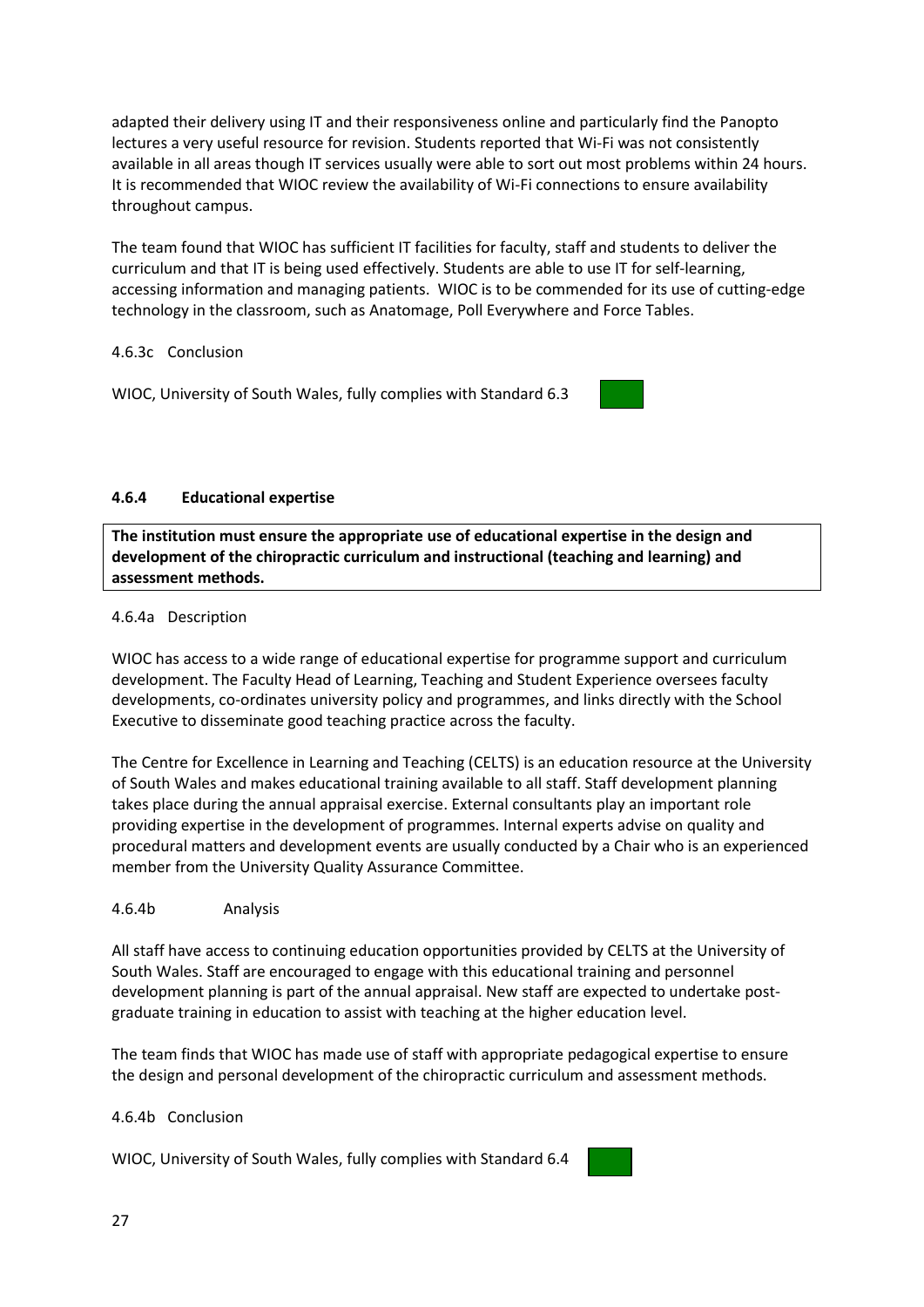#### **4.6.5 Administrative and technical staff and management**

**The administrative and technical staff of the institution/programme must be appropriate to support the implementation of the institution's undergraduate programme and other activities, and to ensure good management and deployment of its resources.** 

**The management must include a programme of quality assurance, and the management itself should submit itself to regular review to ensure best employment of its resources.**

#### 4.6.5a Description

WIOC provides central technical support in areas such as IT with dedicated teams responsible for allocated school faculties. The university provides central administrative support to areas in finance, estates and facilities, marketing and student recruitment, HR, student services and health and safety. The outpatient clinic is managed by the clinic manager and a team consisting of the clinic administrative assistant, clinic secretary, two full time receptionists and one part time evening receptionist.

#### 4.6.5b Analysis

Administrative and technical staff are adequate and well placed within the institution to provide necessary support to both faculty and students on a daily basis. A review is conducted on a regular basis in conjunction with the clinic manager and head of clinic service to ensure there is sufficient personnel to manage the clinic business and support student learning.

The team found that the administrative and technical staff are appropriate to support the programme and other activities.

#### 4.6.5c Conclusion

WIOC, University of South Wales fully complies with Standard 6.5.

#### <span id="page-27-0"></span>**4.7 RELATIONSHIP BETWEEN TEACHING AND RESEARCH.**

**The chiropractic institution/programme must facilitate the relationship between teaching and research and must describe the research facilities to support this relationship as well as the research priorities at the institution/programme.**

#### 4.7a Description

The WIOC uses its specific research facilities to collaborate with the Sport, Health and Exercise Research Unit. Staff are encouraged to participate in research activities and contact hours are "capped" to allow time to be allocated to this activity. The academic workload model specifies 12.5% of staff time should be dedicated to research. Research is incorporated into the curriculum and some modules are research specific. Students are required to complete either a traditional dissertation or a module on Translating evidence into clinical practice. Traditional research students may apply for the "Programme for Early Researchers in Chiropractic", which allows them to complete an internship and attend conferences as presenters. The Translating Evidence into Clinical Practice module has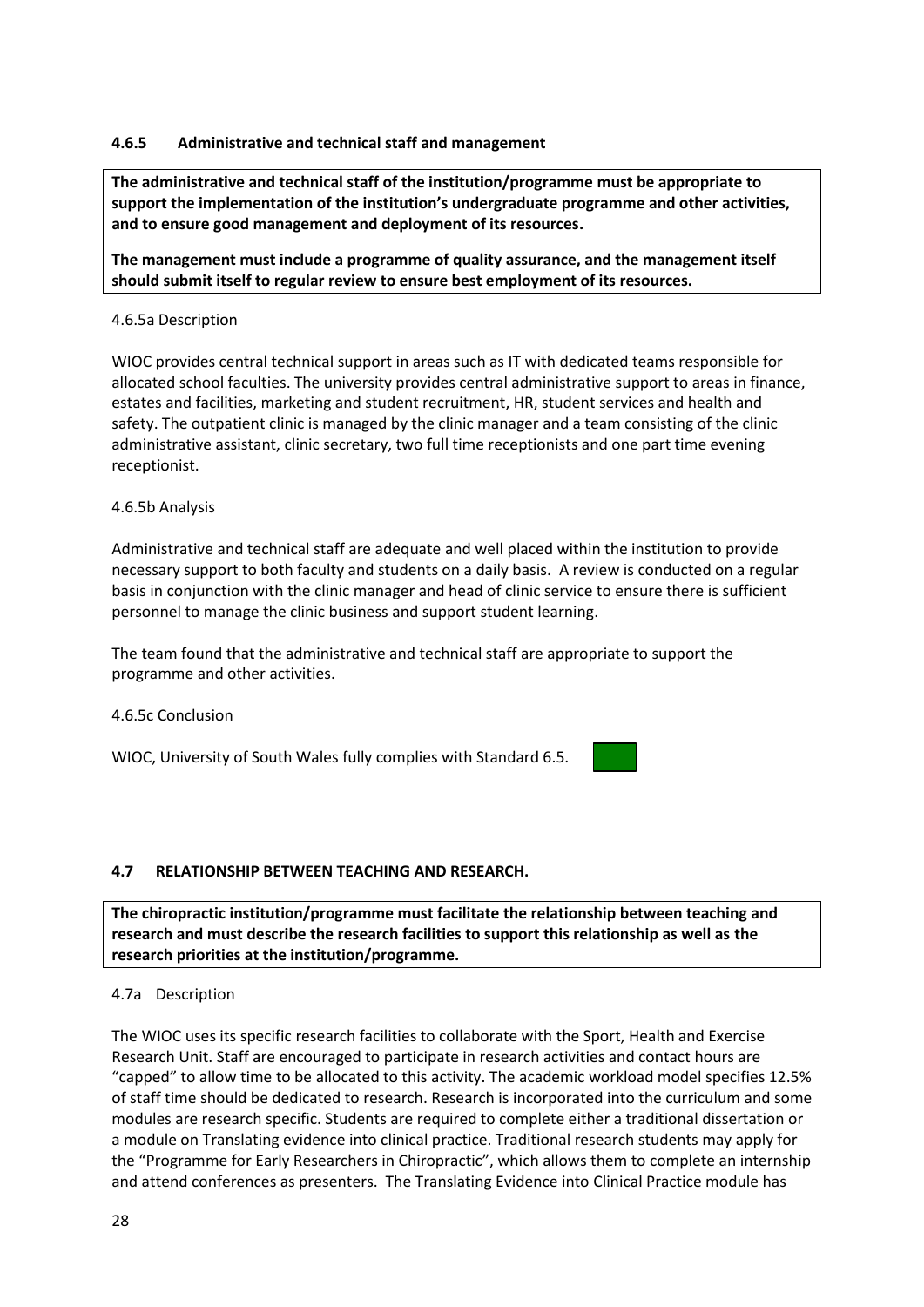formative and summative assessments. Ethical guidelines and requirements are managed by the institution and are comprehensive.

#### 4.7b Analysis

Research integration is evident in the programme and allows graduates to gain a core knowledge of research processes and applications. However, it does not appear that many staff are engaging in publishable research nor fully utilising their research time allocation and student research is not fully translated into output. As part of a larger higher education institution there is pressure to create research output within the department, but the lack of focus on research outcomes could in the long term affect the programme and have an impact on staff development. Encouraging staff to undertake PhD studies could assist with this, and the programme could do more to encourage staff development in vertical qualifications.

The team finds that WIOC goes some way to facilitate the relationship between teaching and research. The programme has much to offer in this area and should consider the development of a research strategy to enhance international reputation.

#### 4.7c Conclusion

WIOC, University of South Wales, substantially complies with Standard 7

#### <span id="page-28-0"></span>**4.8 PROGRAMME EVALUATION**

#### **4.8.1 Mechanisms for programme evaluation**

**The institution/programme must establish a mechanism for programme evaluation that monitors the curriculum, quality of teaching, student progress and student outcomes, and ensures that concerns are identified and addressed.**

#### 4.8.1a Description

WIOC undertakes continuous monitoring for the university which has moved away from a defined once-a-year monitoring system. The continuous monitoring operates seamlessly between academic years and allows for fast and flexible corrective measures. Monitoring integrates external examiner feedback, school review and Faculty/University review and draws together information from a wide range of sources including student performance data (overall student satisfaction, student numbers, average total tariff points, overall withdrawals, suspensions and discontinuations, modular success and student by domicile), student module evaluation forms, external examiner comments, employer comments, NSS scores, other statistical indicators, previous action plans, proposed course changes and other stakeholder input. This results in an action plan to deal with issues raised and disseminate good practice. The chiropractic programme also has external annual monitoring requirements with the General Chiropractic Council and the European Council on Chiropractic Education. In addition the programme undergoes a periodic re-validation process on a six-year cycle where the entire programme is examined and updated.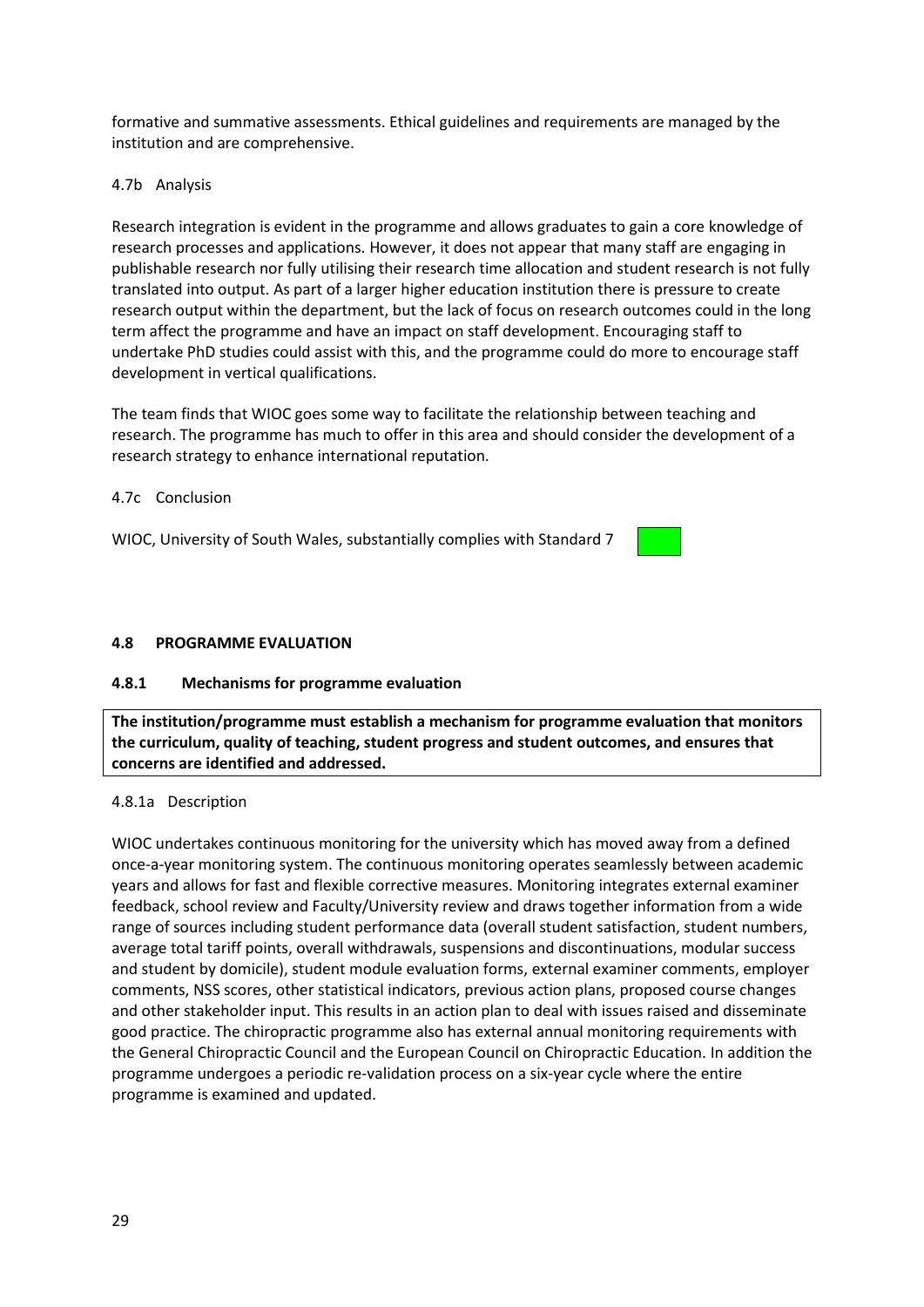#### 4.8.1b Analysis

Annual monitoring processes are strongly integrated within the quality processes at WIOC. These monitoring processes are overseen by the Faculty Quality Assurance Committee to whom the annual reports are submitted. Issues raise through annual monitoring reports go to the head of faculty for action and signoff. Continuous monitoring takes place on SharePoint and issues are picked up at team level. An External Examiner assists with course reviews and sits on at least one assessment board during the year. An annual diary system for mangers has been introduced to prompt timely action throughout the year.

The team concluded that there were robust mechanisms in place for programme evaluation which monitored the curriculum, quality of teaching, student progress and student outcomes on an annual and continuous basis and ensured that concerns are identified and addressed.

#### 4.8.1c Conclusion

WIOC, University of South Wales, fully complies with Standard 8.1

#### **4.8.2 Faculty and student feedback**

**Both faculty and student feedback must be systematically sought, analysed and responded to so as to develop and improve the curriculum.**

#### 4.8.2a Description

WIOC have a number of mechanisms to facilitate feedback throughout the programme. These include Annual module feedback, Student Council meetings, Student Voice Representatives, Faculty Thematic Audits, Year reps, Personal tutors, Clinic Team Leader system, Clinic meetings, Chiropractic Team meetings, Clinical Audits, University Briefings, Patient involvement, and Student Voice.

#### 4.8.2b Analysis

There are extensive feedback mechanisms for both staff and students and this feedback is sought actively and effectively. Students can approach staff at any time due to an open-door policy that applies to both teaching and administrative staff and this is contributes to the feedback mechanisms available throughout the programme and University system.

The team finds that staff and student feedback are systematically sought, analysed and acted upon.

#### 4.8.2c Conclusion

WIOC, University of South Wales fully complies with Standard 8.2.



#### **4.8.3 Student cohort performance**

**Student cohort performance must be analysed in relation to the curriculum and the aims and objectives of the programme.**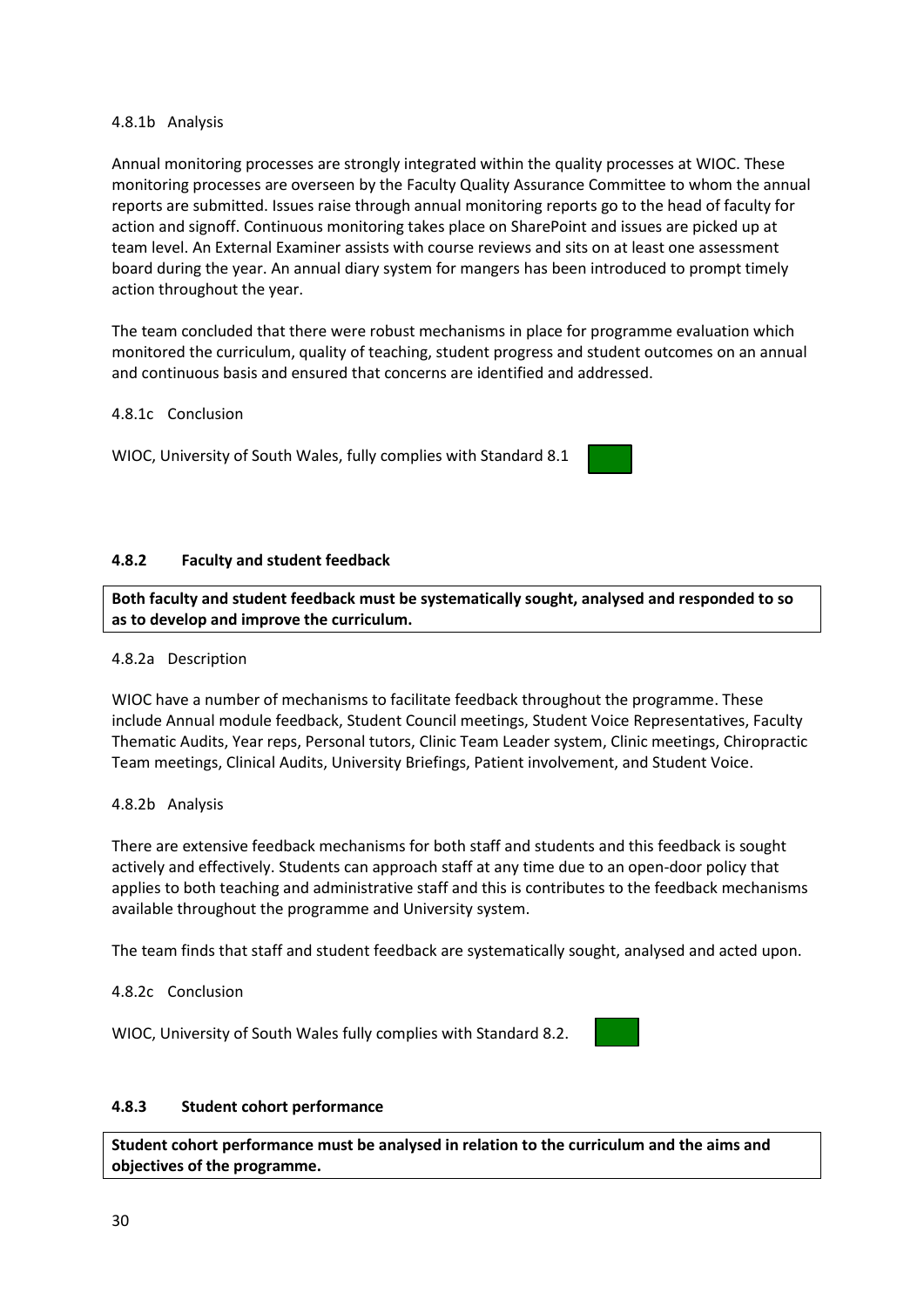#### 4.8.3a Description

The process for the management of marks indicates good monitoring and interventions of assessments. Students are monitored for both progress, and attendance with a specific division responsible for the management of students that fall off the grid. The Subject Board and external examiner verify the results are correct. Each academic cycle results in a Course Performance Data compilation for annual monitoring. Modules within the programme with variations to required success rates can be identified and monitored for interventions.

#### 4.8.3b Analysis

Student performance management is formally constructed utilising available technology. This is closely monitored from a course leader perspective in each module, and centrally relating to students that are not academically active. This system appears to be robust, and allows for early detection of risk students or module concerns. The cohort success rates, as presented, show a good trend, with results from analysis on an annual basis informing the programme management relating to any concerns.

The team find that student cohort performance is analysed in relation to the curriculum and the aims and objectives of the programme.

#### 4.8.3c Conclusion

WIOC, University of South Wales, fully complies with Standard 8.3

#### **4.8.4 Involvement of stakeholders**

**Programme evaluation must involve the governance and administration of the institution, the faculty, staff and the students, and the outcomes communicated to a range of stakeholders.**

#### 4.8.4a Description

The university faculty, GCC and ECCE all require a programme evaluation with the submission of written annual and continuous monitoring reports. Academic staff, external examiners and students have formal input into the program. External auditor reports are used to check the ongoing quality of the program. In addition, the active Patient Experience Group (PEG) provides input to the evaluation of the provision of services in the patient clinic.

#### 4.8.4b Analysis

WIOC provides a good listing of external stakeholders who are involved in programme evaluation. Management and administration of the institution involve the faculty, staff and students in programme evaluation.

The team finds that programme evaluation involves all levels of the institution including governance, administration, the faculty, staff and students, and that the outcomes are communicated to a range of stakeholders.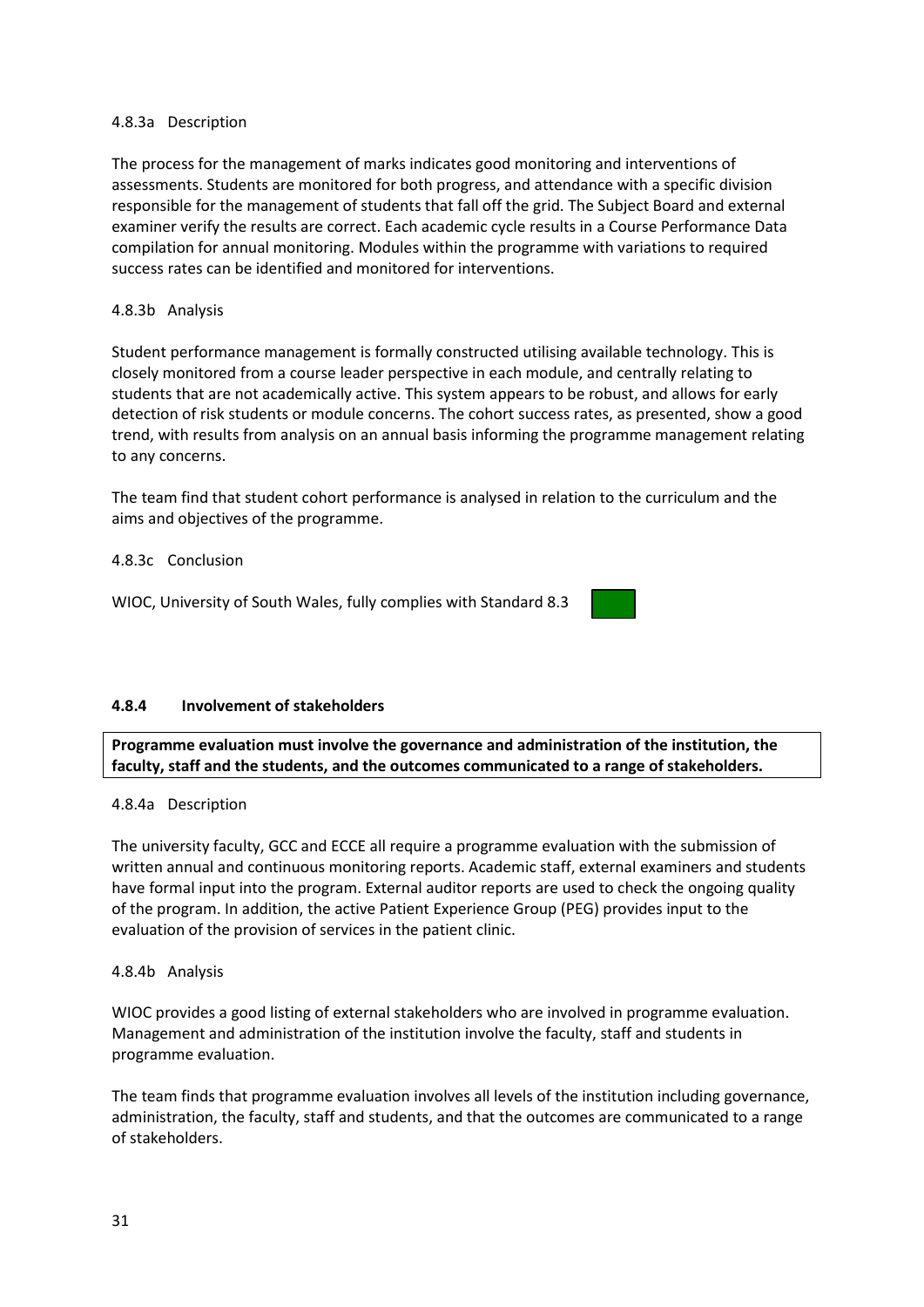#### 4.8.4c Conclusion

WIOC, University of South Wales, fully complies with Standard 8.4



#### <span id="page-31-0"></span>**4.9 GOVERNANCE AND ADMINISTRATION**

#### **4.9.1 Governance**

**Governance and committee structures and functions of the chiropractic institution/programme must be defined, including their relationships within the university (as appropriate).**

#### 4.9.1a Description

The University of South Wales is responsible for assuring academic standards and the quality of learning experiences. The University is managed by an independent Board of Governors. The University Executive (Directorate) is the senior management structure of the University. A range of subcommittees report to the Academic Board which oversees the academic activities of the University, with the support of the Academic Office. Provision of learning and teaching at the University of South Wales is split into Faculties, each of which is managed by a Dean and Faculty Executive and serviced by its own support and administrative staff. Faculties are split into Schools of which each has a Head and Deputy Head of School. Groups of programmes in each School are split into subject areas.

#### 4.9.1b Analysis

The team finds that there is a clear governance structure at WIOC which conform to those of universities in Wales and the UK. The functions of the chiropractic institution and its programme are well defined within the university and the relationships are clearly delineated within WIOC.

#### 4.9.1c Conclusion

WIOC, University of South Wales, fully complies with Standard 9.1



#### **4.9.2 Academic leadership**

**The responsibilities of the academic head of the first qualification chiropractic programme, and of the academic management structures, must be clearly stated.**

#### 4.9.2a Description

The leadership structure is an Academic Subject Manager, and a Head of Clinical Services (with separate but overlapping portfolios) and a Course Leader reporting to them. The line management for the School and programme are clear for the leadership and is monitored via the Head of School as part of the annual appraisal system.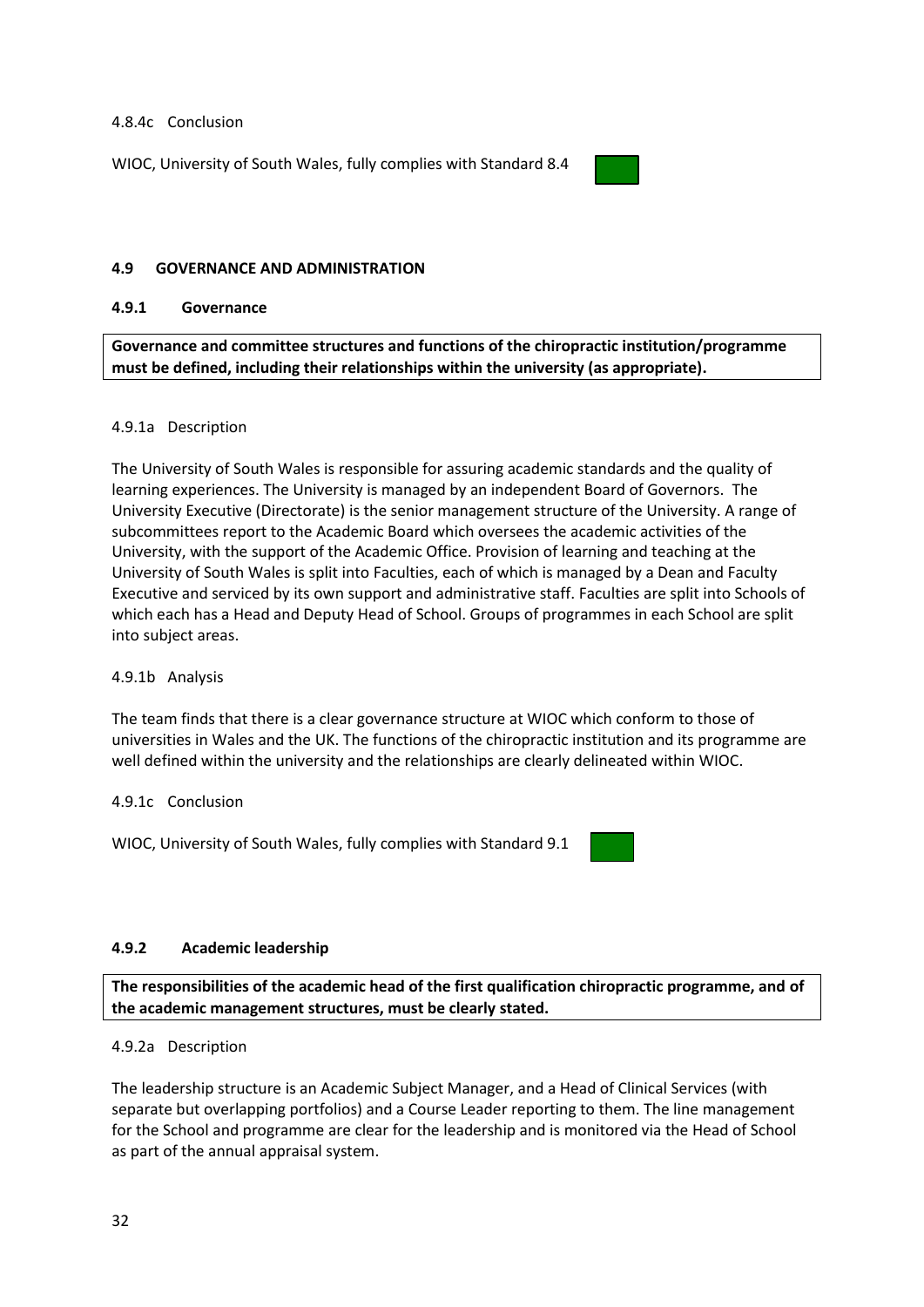#### 4.9.2b Analysis

One member of the leadership of the programme has been a stable front for many years. The academic subject manager appears to have changed in the last few years, however the current incumbents have indicated the positions have now been made official appointments. Succession planning relating to the programme management needs to be considered carefully.

The team find that the responsibilities of the academic heads are clearly stated.

#### 4.9.2c Conclusion

WIOC, University of South Wales, fully complies with Standard 9.2

#### **4.9.3 Educational budget and resource allocation**

**The institution/programme must have a clear line of responsibility and authority for the curriculum and its resourcing, including remuneration of teaching staff, in order to achieve the overall aims and objectives of the chiropractic programme.**

#### 4.9.3a Description

The faculty is responsible for all financial matters. Each faculty must prepare a business plan and in the case of chiropractic, this was approved at the time of the visit. The Dean, the Faculty Operations Manager and the Business Manager monitor the budgets. The Academic Subject Manager assumes some responsibility for expenses to cover teaching needs and the number of houlyr paid lecturers.

#### 4.9.3b Analysis

There is evidence of a robust financial system which is used to the benefit of the programme. A large financial commitment is evident and investments have been made in educational resources including an Anatomage Table and Force-Sensing Table Technology (FSTT) and further large investments in new estate are planned.

The team concludes that there is a clear line of responsibilities and authority for the curriculum and its resourcing.

#### 4.9.3c Conclusion

WIOC, University of South Wales, fully complies with Standard 9.3

| I |  | $\boldsymbol{\Lambda}$ |
|---|--|------------------------|
|   |  |                        |
|   |  |                        |

#### **4.9.4 Interaction with professional sector**

**The institution/programme must have a constructive interaction with the chiropractic and chiropractic-related (health-related) sectors of society and government.**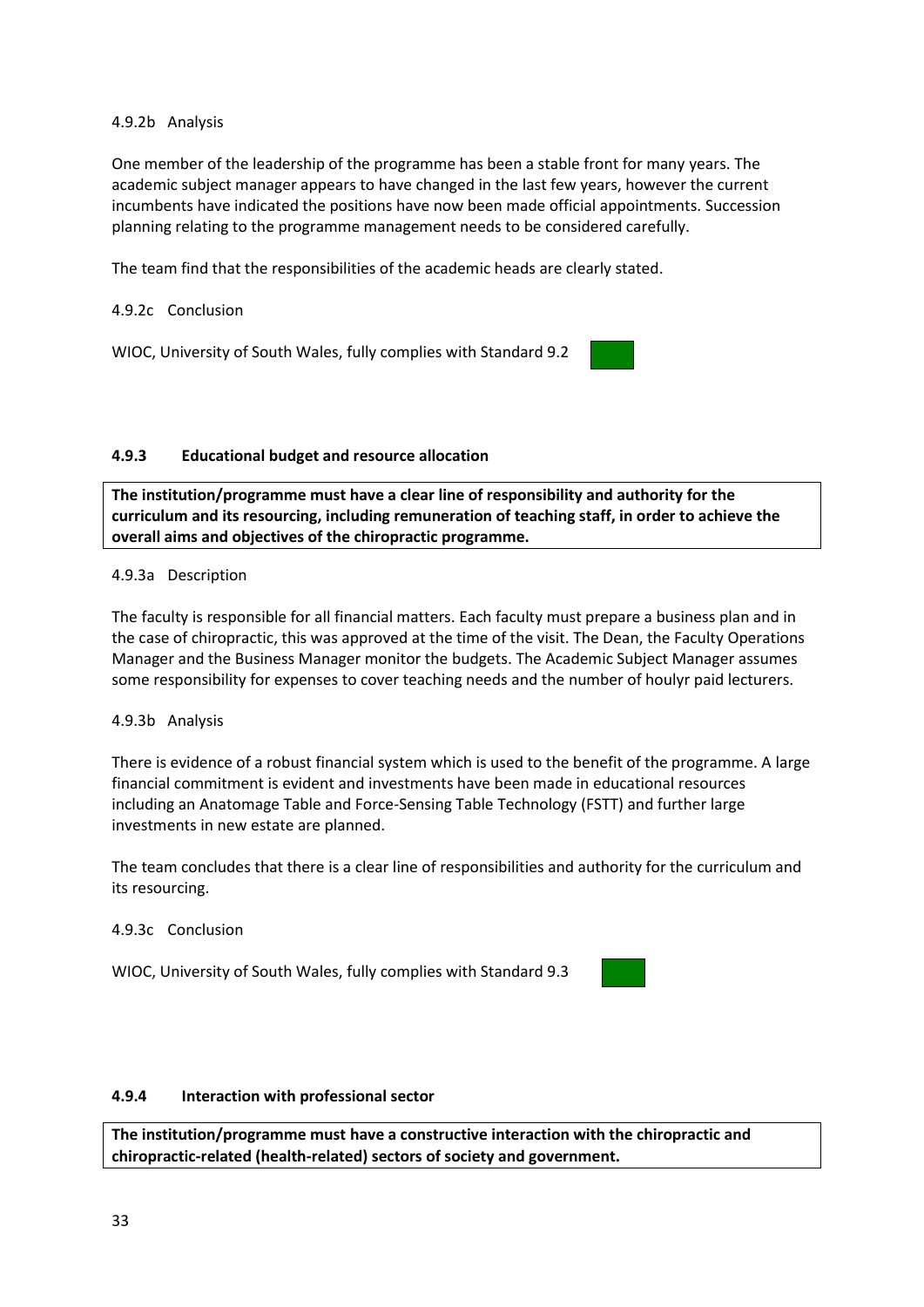#### 4.9.4a Description

Through its interaction with the national association (BCA) and the national regulator (GCC), WIOC has an established inter-professional network. WIOC's relationship with other health related sectors of society has increased noticeably, facilitating hospital placements for students in the clinic year, and developing further involvement with other healthcare professions within the University, notably behavioural science.

#### 4.9.4b Analysis

The university has brought in a new member of staff, who has been involved in a number of chiropractic institutions and brings a wealth of experience to the academic team. However the number of chiropractic associations or bodies who have contact with students during the programme is limited. Some students felt that while some associations such as BCA were promoted while others such as the UCA are not. WIOC should consider promoting greater interaction with students, to facilitate wider knowledge of professional practice once qualified and students should be informed of all associations available to them for when they graduate.

The team finds that WIOC has some a constructive interaction with the chiropractic and chiropracticrelated (health-related) sectors of society and government and that student contact with a wider range of chiropractic associations could be improved.

4.9.4c Conclusion

WIOC, University of South Wales fully complies with Standard 9.4.

#### <span id="page-33-0"></span>**4.10 CONTINUOUS RENEWAL AND IMPROVEMENT**

**The chiropractic institution/programme must have procedures for regular reviewing and updating of its structure and functions to rectify deficiencies and meet changing needs. (See 8.1 of standards) The outcomes of these procedures should be made public (i.e. institutional websites) and should lead to continuous improvement of the programme. Institutions should publish information about their activities, including programmes, which is clear, accurate, objective, upto-date and readily accessible.**

#### 4.10a Description

WIOC has an evidenced history of continuous improvement which can be seen in the delivery of its programmes over the past five years. Improvements noted by the evaluation team include:

- *WIOC has shown a commitment to the continual enhancement of learning and teaching through its emphasis that teaching staff gain PGCE certification and membership of HEA*
- *WIOC has adapted and improved its educational resources in response to changes including the purchase of Anatomage Tables and Force Tables.*
- *WIOC makes new and innovate use of formative assessment to engage students in lectures and assess the understanding of taught concepts in real time during delivery*
- *WIOC has improved clinical management in response to student input, increasing time from 2 to 4 hour lectures, improved audio visual material using Panopto to enable students to*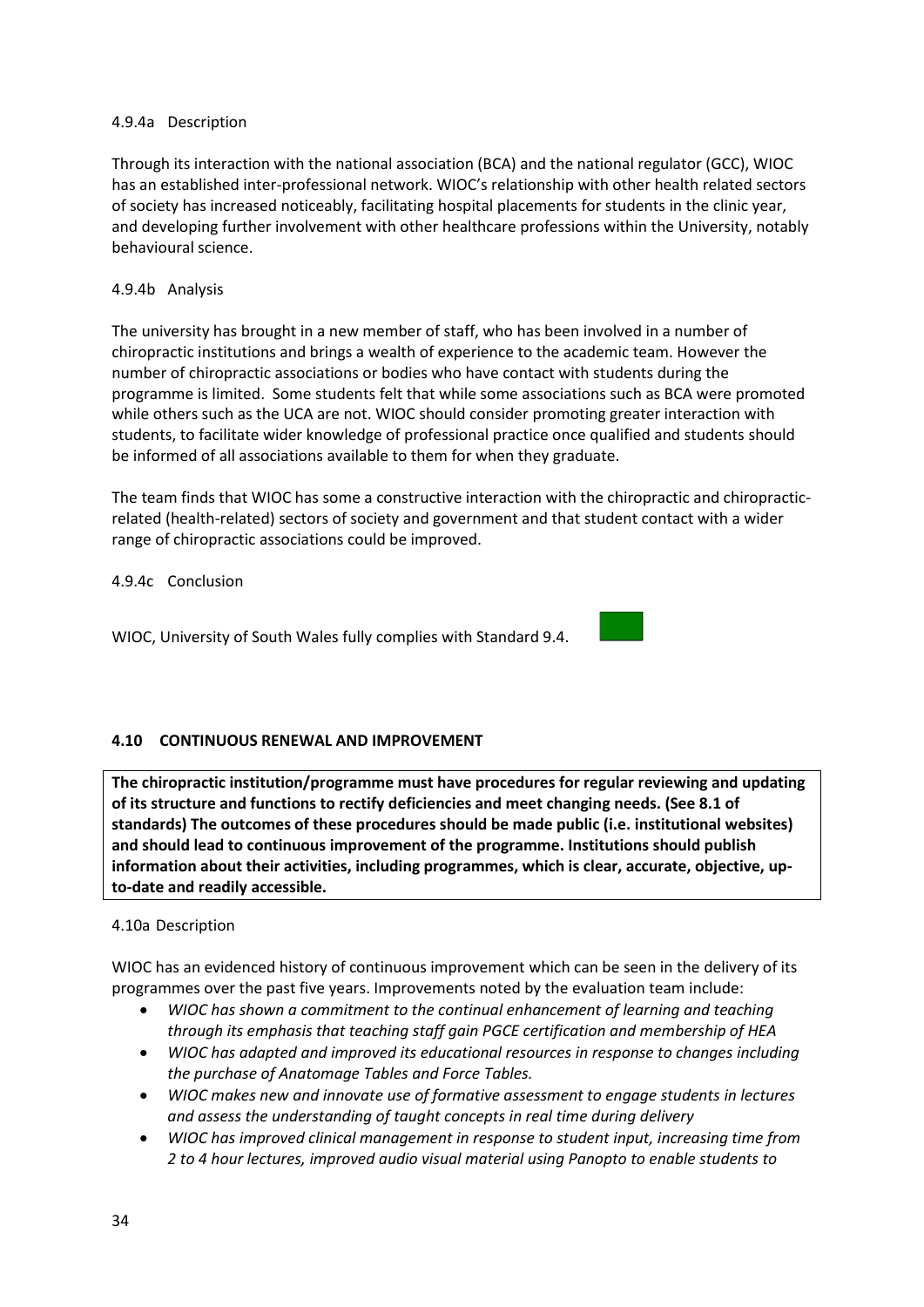*review taught material easily, more time allocated to practice chiropractic skills and adaptively changing lectures which students found too hard to understand*

- *WIOC as demonstrated agility in adapting to new teaching methods in response to the COVID19 pandemic. Students are impressed with the way lecturers are coping with the changes and applaud their commitment working 'all hours of the day'.*
- *WIOC has strategic plans to upgrade facilities and is planning a multimillion-pound investment to the development of their estates for both teaching and clinic.*

#### 4.10b Analysis

The team found that WIOC take deliberate steps to continuously improve their programme and that they have procedures for reviewing and updating programmes to meet changing needs. These changes are made public through the WIOC website. WIOC have robust processes in place to publish up-to-date and accurate information about their programmes and activities

#### 4.10c Conclusion

WIOC, University of South Wales, fully complies with Standard 10.

#### <span id="page-34-0"></span>**5. CONCLUSIONS**

#### <span id="page-34-1"></span>**5.1 SUMMARY**

The evaluation team concluded that the WIOC MChiro programme is well established, soundly delivered, robustly assessed and serves the needs of its stakeholders producing well qualified, clinically sound graduates able to enter into professional practice. The staff show a strong commitment to the programme and have risen to the challenges of the COVID19 pandemic in a flexible and dedicated way which is admired by the student body. There are opportunities to enhance the programme further and future developments will be exciting and secure the growth and relevance of the programme. The following commendations and recommendations were highlighted:

#### <span id="page-34-2"></span>**5.2 COMMENDATIONS, RECOMMENDATIONS AND CONCERNS**

For the purposes of this report the Evaluation Team adopted the following definitions from the Standards:

**Commendations** – Areas that meet or exceed the Standards and are worthy of specific recognition.

**Recommendations** – Areas requiring specific attention and action by an institution.

**Concerns** – Areas of substantial weakness/concern as to jeopardise the accreditation of an institution that require specific attention and action by the institution *as a matter of urgency.*

#### <span id="page-34-3"></span>**5.3 COMMENDATIONS**

- The programme team should be commended for the manner in which they transitioned to accommodate the change of delivery during the COVID19 pandemic. [4.2.5]
- The requirement of new staff to complete the PGCert in Higher Education, and longstanding staff encouraged to apply for Fellowship of the HEA. [4.5.1]
- Evidence-based practice is integrated throughout the programme. [4.1.4]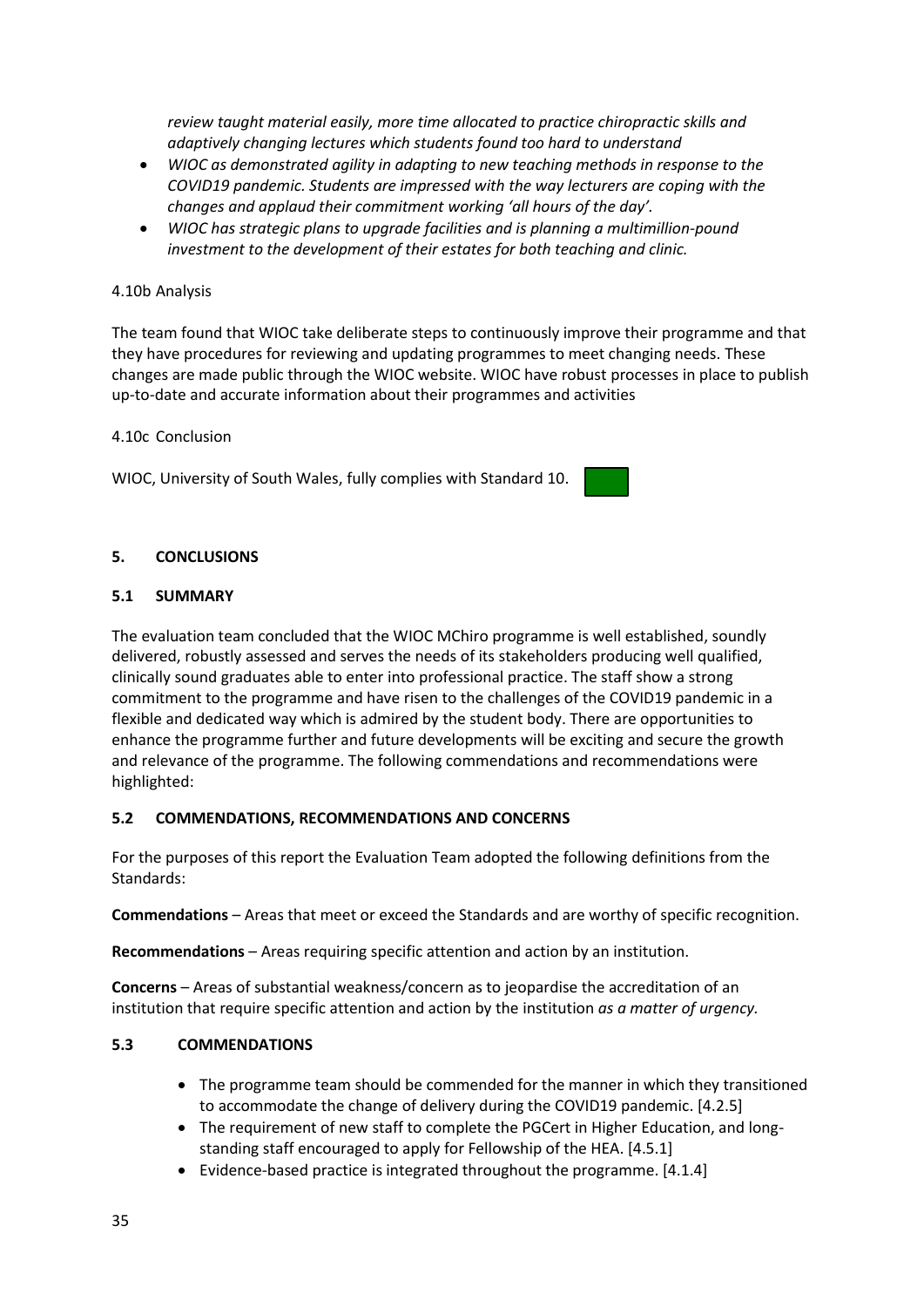- Innovative ways of using formative assessments in diagnostics to monitor student progress in real time. [4.3.2]
- The Foundation Programme is highly valued and prepares students effectively. [4.2.8]
- The strategic plans to upgrade facilities with a substantial investment in the development of new estate for both teaching and clinic. [4.4.10]
- The investment in educational resources which has resulted in the purchase of the Anatomage and FSTT. [4.6.3]

#### <span id="page-35-0"></span>**5.4 RECOMMENDATIONS**

- Consider developing a research strategy to enhance the international reputation of the programme. [4.2.6]
- Encourage and support staff to obtain higher academic qualifications. [4.5.2]
- Case studies currently utilized in the 4th year (as a result of COVID19), should be considered for integration into the 3rd year of study [4.6.2]
- Review the availability of WIFI connections to ensure availability throughout campus. [4.6.3]
- Promote a wider range of chiropractic associations and bodies to facilitate knowledge for professional practice once qualified. [4.9.4]
- Consider the introduction of training in paediatric chiropractic management and treatment. [4.2.7]
- A formal mechanism should be developed to monitor the time frame for the return of feedback to students. [4.3.2]

#### <span id="page-35-1"></span>**5.5 CONCERNS**

• None

#### <span id="page-35-2"></span>**5.6 ACKNOWLEDGEMENTS**

<span id="page-35-3"></span>The Team wishes to extend its thanks to the University of South Wales and WIOC for the hospitality and courtesy afforded to it during the online visit.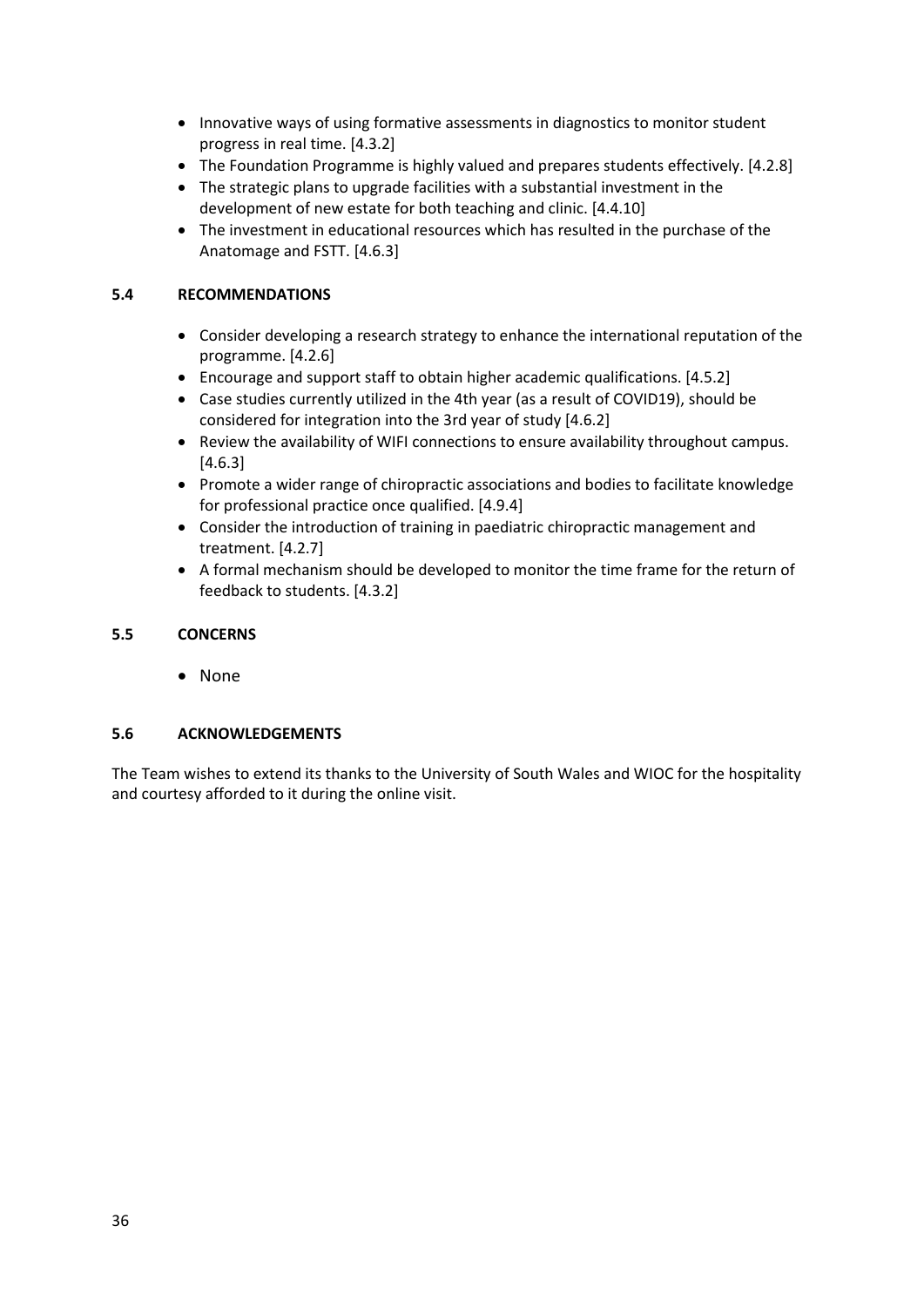#### **APPENDIX – ONLINE VISIT AGENDA**

| <b>Sun 15</b><br><b>November</b> | Meeting with                                                                           | Personnel<br>Team members                                                                                                                                                                       | Standards                                                                  |
|----------------------------------|----------------------------------------------------------------------------------------|-------------------------------------------------------------------------------------------------------------------------------------------------------------------------------------------------|----------------------------------------------------------------------------|
| Evening                          | Preparatory meeting                                                                    | All                                                                                                                                                                                             |                                                                            |
| <b>Mon 16</b><br><b>November</b> | Meeting with                                                                           | Personnel<br>Team members                                                                                                                                                                       | Standards                                                                  |
| $9:00-9:15$                      | Welcome & Private<br>meeting of team                                                   |                                                                                                                                                                                                 |                                                                            |
| 09.15-10.00                      | M1 Course<br>management team                                                           | Unit leaders All chiropractic module leaders                                                                                                                                                    | 2.1, 2.8, 2.9, 3.1, .2, 4.<br>3,4.4,,5.2,6.4,6.5<br>8.1, 8.2, 8.3, 8.4, 10 |
| 10.05-10:50                      | M2 Programme<br>Management to<br>include Quality<br>Assurance                          | Senior managers<br>Rachael Farmer - Quality; Karen Cockings- Finance;<br>Rob Griffiths - Finance<br>Karl New ASM, Paul McCambridge Course Leader.<br>David Byfield Head of Clinical Services    | 3.2, 4.1, 4.2, 4.3,<br>4.4, 6.1, , 6.2 6.3,<br>8.2, 8.4                    |
| 10:50-11:20                      | <b>Break</b>                                                                           |                                                                                                                                                                                                 |                                                                            |
| 11:20-12:25                      | M3 Assessment and<br>Learning                                                          | Assessment officer and staff responsible for collating<br>assessments.<br>Karl New, Paul McCambridge and other chiro module<br>leaders                                                          | 3.1, 3.2, 8.3                                                              |
| 12:30-13:15                      | M4 Meetings with<br>students                                                           | Up to 4 students from years 1-3<br>Foundation Year to Year 3 Year Reps                                                                                                                          | 1.2, 1.3, 2.1, 2.8, 5.1, 5<br>.2,9.1,9.2,9.3, 10                           |
| 13:15-14:00                      | Lunch                                                                                  |                                                                                                                                                                                                 |                                                                            |
| 14:00-14.45                      | <b>M5</b> Students in Clinic                                                           | 6 student clinicians<br>Students from current final year                                                                                                                                        | 2.7,6.2,7,10                                                               |
| 14:50-15:35                      | M6 HR<br>representatives                                                               | HR manager, admissions officer and relevant<br>personal<br>Luke Alderson, Karl New, Paul McCambridge,<br>Michael Castle, Thomas Hill                                                            | 5.1, 5.2, 6.5                                                              |
| 15:35-16:00                      | <b>Break</b>                                                                           |                                                                                                                                                                                                 |                                                                            |
| Tue 17<br><b>November</b>        | Meeting with                                                                           | Personnel<br><b>Team members</b>                                                                                                                                                                | Standards                                                                  |
| 09.00-9:45                       | M7 Clinic Faculty<br>(chiropractic)                                                    | (NOT to include anyone seen before)<br>FT & PT Teaching faculty to cover all areas of clinical<br>science teaching.<br>6-8 Clinic Supervisors                                                   | 1, 2 (with exception<br>of 2.6), 3, 5.2, 6.2,<br>6.3, 6.                   |
| 9:50-10:35                       | <b>M8 Staff delivering</b><br>basic sciences and<br>social sciences not<br>seen before | Lecturers from anatomy, physiology, chemistry,<br>physics, biology, psychology<br>Leon Yandle, Karl New, Lee McCarthy, Angela Sims,<br>Katie Thompson, James Cryws, Roger Denton, Ben<br>Stacey | 2.3,2.4                                                                    |
| 10:35-11:05                      | <b>Break</b>                                                                           |                                                                                                                                                                                                 |                                                                            |
| 11:05-11:50                      | M9 Subsequent<br>stages & Links to<br>profession and<br>patient involvement            | Staff looking at post qualification experience.<br>Leon Yandle (CPD), Karl New, David Byfield                                                                                                   | 1.4, 2.7, 2.10, 8.4, 9.4,<br>2.10                                          |
| 11:50-12.50                      | Lunch                                                                                  |                                                                                                                                                                                                 |                                                                            |
| 12:55-13:40                      | M10 Research and<br>teaching                                                           | Staff responsible for managing undergraduate<br>research.<br>Karl New, Paul McCambridge, Annie Newsam, David<br><b>Byfield</b>                                                                  | 2.2, 2.6, 7                                                                |